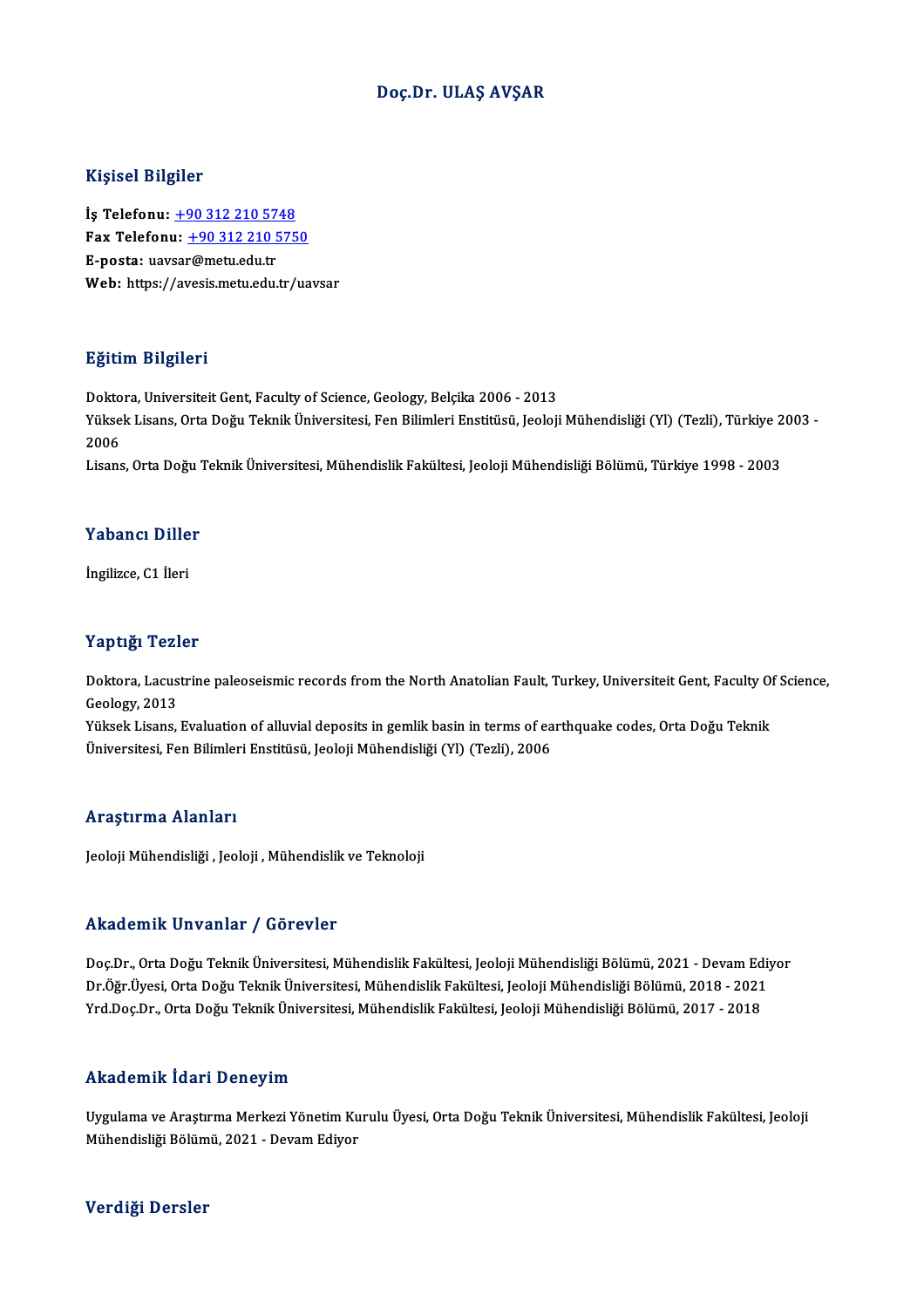FIELD GEOLOGY, Lisans, 2017 - 2018, 2018 - 2019, 2019 - 2020, 2020 - 2021, 2021 - 2022<br>PRINCIPLES OF STRUCTURAL CEOLOGY, Lisans, 2019, 2020, 2020, 2021, 2021, 2022 FIELD GEOLOGY, Lisans, 2017 - 2018, 2018 - 2019, 2019 - 2020, 2020 - 2021, 2021 - 20<br>PRINCIPLES OF STRUCTURAL GEOLOGY, Lisans, 2019 - 2020, 2020 - 2021, 2021 - 2022<br>FIELD CEOLOGICAL MAPPING Lisans, 2017, 2018, 2019, 2019, FIELD GEOLOGY, Lisans, 2017 - 2018, 2018 - 2019, 2019 - 2020, 2020 - 2021, 2021 - 2022<br>PRINCIPLES OF STRUCTURAL GEOLOGY, Lisans, 2019 - 2020, 2020 - 2021, 2021 - 2022<br>FIELD GEOLOGICAL MAPPING, Lisans, 2017 - 2018, 2018 - 2 PRINCIPLES OF STRUCTURAL GEOLOGY, Lisans, 2019 - 2020, 2020 - 2021, 2021 - 2022<br>FIELD GEOLOGICAL MAPPING, Lisans, 2017 - 2018, 2018 - 2019, 2019 - 2020, 2020 - 20<br>MAPWORK. Lisans. 2021 - 2022 FIELD GEOLOGICAL MAPPING, Lisans, 2017 - 2018, 2018 - 2019, 2019 - 2020, 2020 - 2021, 20:<br>MAPWORK, Lisans, 2021 - 2022<br>GENERAL GEOLOGY, Lisans, 2017 - 2018, 2018 - 2019, 2019 - 2020, 2020 - 2021, 2021 - 2022<br>PHYSICAL GEOLO MAPWORK, Lisans, 2021 - 2022<br>GENERAL GEOLOGY, Lisans, 2017 - 2018,<br>PHYSICAL GEOLOGY, Lisans, 2021 - 2022<br>CEOLOGY EOP CIVIL ENCINEERING, Lisan GENERAL GEOLOGY, Lisans, 2017 - 2018, 2018 - 2019, 2019 - 2020, 2020 - 2021, 2(<br>PHYSICAL GEOLOGY, Lisans, 2021 - 2022<br>GEOLOGY FOR CIVIL ENGINEERING, Lisans, 2018 - 2019, 2019 - 2020, 2020 - 2021 GEOLOGY FOR CIVIL ENGINEERING, Lisans, 2018 - 2019, 2019 - 2020, 2020 - 2021<br>Yönetilen Tezler

**Yönetilen Tezler**<br>Avşar U., Seismoturbidite-based Paleoseismology of İzmir Gulf Area, Yüksek Lisans, A.Doğan(Öğrenci), Devam Ediyor<br>Avşar U. Geoersbaselegisel Trasse of Climatis Changes in Amus Valley during Helesene, Dek 1 Oncenten 1 oncen<br>Avşar U., Seismoturbidite-based Paleoseismology of İzmir Gulf Area, Yüksek Lisans, A.Doğan(Öğrenci), Devam Ediyor<br>Avşar U., Geoarchaeological Traces of Climatic Changes in Amuq Valley during Holocene, Do Avşar U., Seism<br>Avşar U., Geoal<br>Devam Ediyor<br>Avsar II. Peleo Avşar U., Geoarchaeological Traces of Climatic Changes in Amuq Valley during Holocene, Doktora, Z.BEKTAŞ(Öğrenci),<br>Devam Ediyor<br>Avşar U., Paleoclimate Reconstruction from Varved Sediments in Köyceğiz Lake, Southwest Anatol

Avşar U., Paleoclimate Reconstruction from Varved Sediments in Köyceğiz Lake, Southwest Anatolia, Yüksek Lisans,

Akar M., Avşar U., Aççana ve Toprakhisar Höyükleri (Hatay) Kerpiçlerinin Jeokimyasal Analizleri Kapsamında M.Ö 3. Bin Ö.KARADAŞ(Öğrenci), Devam Ediyor<br>Akar M., Avşar U., Aççana ve Toprakhisar Höyükleri (Hatay) Kerpiçlerinin Jeokimyasal Analizleri Kapsamında M.<br>Yıldan 1. Bin Yıla İklimsel ve Tercihsel Değişimlerin Olası İzleri, Yüksek Lisa Akar M., Avşar U., Aççana ve Toprakhisar Höyükleri (Hatay) Kerpiçlerinin Jeokimyasal Analizleri Kapsamında<br>Yıldan 1. Bin Yıla İklimsel ve Tercihsel Değişimlerin Olası İzleri, Yüksek Lisans, O.Hasan(Öğrenci), Devam Ediyc<br>Av Yıldan 1. Bin Yıla İklim<br>Avşar U., Paleotsunam<br>S.Şen(Öğrenci), 2022<br>Teksev Köksel E. Avç Avşar U., Paleotsunami Investigation in Sediments of Demre Lagoon (Eastern Mediterranean), Yüksek Lisans,<br>S.Şen(Öğrenci), 2022<br>Toksoy Köksal F., Avşar U., STATISTICAL INTERPRETATION OF THE RELATION BETWEEN ICP-OES/MS GEOCH

S.Şen(Öğrenci), 2022<br>Toksoy Köksal F., Avşar U., STATISTICAL INTERPRETATION OF THE RELATION BETWEEN ICP-OES/MS GEOCHEMICAI<br>AND MINERALOGICAL DATA OBTAINED FROM LAKE AND FLOODPLAIN SEDIMENTS (AMUQ VALLEY / SE TURKEY),<br>Yükse Toksoy Köksal F., Avşar U., STATISTICAL II<br>AND MINERALOGICAL DATA OBTAINED F<br>Yüksek Lisans, D.Aykasım(Öğrenci), 2022<br>Avsar II. Lata Helesane Saisme Turbidite AND MINERALOGICAL DATA OBTAINED FROM LAKE AND FLOODPLAIN SEDIMENTS (AMUQ VALLEY / S<br>Yüksek Lisans, D.Aykasım(Öğrenci), 2022<br>Avşar U., Late Holocene Seismo-Turbidite Investigation in the Sediments of Gulf of Aqaba, Yüksek L

Yüksek Lisans, D.Aykasım(Öğrenci), 2022<br>Avşar U., Late Holocene Seismo-Turbidite Investigation in the Sediments of Gulf of Aqaba, Yüksek Lisans,<br>Z.Bektaş(Öğrenci), 2021 Avşar U., Late Holocene Seismo-Turbidite Investigation in the Sediments of Gulf of Aqaba, Yüksek Lisans,<br>Z.Bektaş(Öğrenci), 2021<br>Avşar U., Geochemical Traces of Historical Eastern Mediterranean Tsunamis in the Sediments of

Avşar U., Geochemical Traces of Historical Eastern Mediterranean Tsunamis in the Sediments of Ölüdeniz Lagoon, SW<br>Turkey, Yüksek Lisans, M.TOYGAR(Öğrenci), 2020<br>Kaymakcı N., Avşar U., Active Tectonics and Kinematics of Fet

Turkey, Yüksek Lisans, M.TOYGAR(Öğrenci), 2020<br>Kaymakcı N., Avşar U., Active Tectonics and Kinematics of Fethiye-Göcek Bay, Yüksek Lisans, L.Tosun(Öğrenci), 2018

### SCI, SSCI ve AHCI İndekslerine Giren Dergilerde Yayınlanan Makaleler

CI, SSCI ve AHCI İndekslerine Giren Dergilerde Yayınlanan Makaleler<br>I. Active Faults' Geometry in the Gulf of Aqaba, Southern Dead Sea Fault, Illuminated by Multibeam<br>Rathymatria Data Bathymetric Information<br>Bathymetric Data<br>Bibot M. Klingen V. I Active Faults' Geometry in the Gulf of Aqaba, Southern Dead Sea Fault, <br>Bathymetric Data<br>Ribot M., Klinger Y., Jónsson S., AVŞAR U., Pons-Branchu E., Matrau R., Mallon F. L.<br>Testoniss, silt 40, sa 4, 2021 (SSL Indekslerine

Bathymetric Data<br>Ribot M., Klinger Y., Jónsson S., AVŞAR U., Pons-Branchu E., Matrau R., Mallon F. L.<br>Tectonics, cilt.40, sa.4, 2021 (SCI İndekslerine Giren Dergi)

### Ribot M., Klinger Y., Jónsson S., AVŞAR U., Pons-Branchu E., Matrau R., Mallon F. L.<br>Tectonics, cilt.40, sa.4, 2021 (SCI İndekslerine Giren Dergi)<br>II. Active tectonics and kinematics of Fethiye-Göcek Bay, SW Turkey: Insigh Tectonics, cilt.40, sa.4, 202<br>Active tectonics and ki<br>Pliny-Strabo Trenches<br>TOSUN LAVSAR ULAVS Active tectonics and kinematics of Fethiye-Göcek B<br>Pliny-Strabo Trenches<br>TOSUN L., AVŞAR U., Avşar Ö., Dondurur D., KAYMAKCI N.<br>Journal of Structural Coology, silt 145, 2021 (SCL indeksle Pli<mark>ny-Strabo Trenches</mark><br>TOSUN L., AVŞAR U., Avşar Ö., Dondurur D., KAYMAKCI N.<br>Journal of Structural Geology, cilt.145, 2021 (SCI İndekslerine Giren Dergi)<br>Fyalustian of eselegisel shanges in lake hagar (Elegis, Turkey) us

TOSUN L., AVŞAR U., Avşar Ö., Dondurur D., KAYMAKCI N.<br>Journal of Structural Geology, cilt.145, 2021 (SCI İndekslerine Giren Dergi)<br>III. Evaluation of ecological changes in lake hazar (Elazig, Turkey) using diatom-based pa Journal of St<br><mark>Evaluation</mark><br>techniques<br>Marasliagh l

Maraslioglu F.,SoyluE.N. ,AVŞARU.,Hubert-FerrariA.

FreseniusEnvironmentalBuletin, cilt.29, sa.12, ss.11129-11135,2020 (SCI İndekslerineGirenDergi)

Maraslioglu F., Soylu E. N. , AVŞAR U., Hubert-Ferrari A.<br>Fresenius Environmental Bulletin, cilt.29, sa.12, ss.11129-11135, 2020 (SCI İndekslerine Giren Dergi)<br>IV. A 3800 yr paleoseismic record (Lake Hazar sediments, e Fresenius Environmental Bulletin<br>A 3800 yr paleoseismic recor<br>Anatolian Fault seismic cycle<br>Hubert Ferreri A Jamein L. Hag A 3800 yr paleoseismic record (Lake Hazar sediments, eastern 1<br>Anatolian Fault seismic cycle<br>Hubert-Ferrari A., Lamair L., Hage S., Schmidt S., Cagatay M. N. , AVŞAR U.<br>FARTH AND BLANETARY SCIENCE LETTERS, sit 529, 2020 (S

Anatolian Fault seismic cycle<br>Hubert-Ferrari A., Lamair L., Hage S., Schmidt S., Cagatay M. N. , AVŞAR U.<br>EARTH AND PLANETARY SCIENCE LETTERS, cilt.538, 2020 (SCI İndekslerine Giren Dergi)

# Hubert-Ferrari A., Lamair L., Hage S., Schmidt S., Cagatay M. N. , AVŞAR U.<br>EARTH AND PLANETARY SCIENCE LETTERS, cilt.538, 2020 (SCI İndekslerine Giren Dergi)<br>V. Evaluating the thermal stratification of Koycegiz Lake ( EARTH AND PL<br>Evaluating the<br>observations<br>Eurthlus T. Eur Evaluating the thermal stratification o<br>observations<br>Kurtulus T., Kurtulus B., Avsar O., AVŞAR U.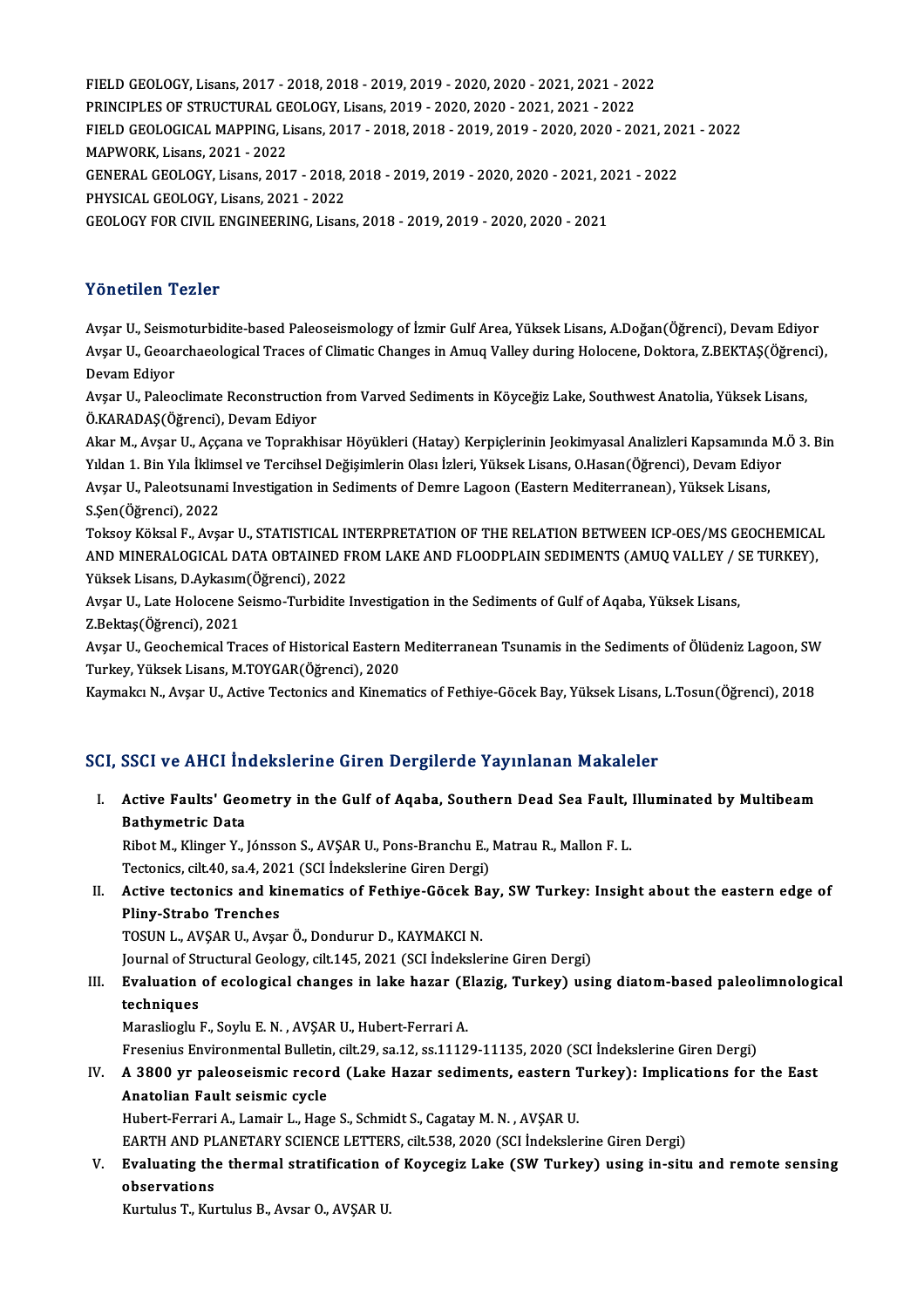JOURNAL OF AFRICAN EARTH SCIENCES, cilt.158, 2019 (SCI İndekslerine Giren Dergi)<br>Sedimentary geochemisel evidence of historisel teunemis in the Eastern Med

JOURNAL OF AFRICAN EARTH SCIENCES, cilt.158, 2019 (SCI İndekslerine Giren Dergi)<br>VI. Sedimentary geochemical evidence of historical tsunamis in the Eastern Mediterranean from JOURNAL OF AFRICAN EARTH SC<br>Sedimentary geochemical evi<br>oludeniz Lagoon, SW Turkey<br>Avear II Sedime<mark>r</mark><br>oludeni<br>Avsar U.<br>IOUPMAI oludeniz Lagoon, SW Turkey<br>Avsar U.<br>JOURNAL OF PALEOLIMNOLOGY, cilt.61, ss.373-385, 2019 (SCI İndekslerine Giren Dergi)<br>Spatial distribution of some alements and alemental sentemination in the sedi:

# Avsar U.<br>JOURNAL OF PALEOLIMNOLOGY, cilt.61, ss.373-385, 2019 (SCI İndekslerine Giren Dergi)<br>VII. Spatial distribution of some elements and elemental contamination in the sediments of Koycegiz<br>Lake (SW Turkey) JOURNAL OF PALEOL<br>Spatial distributior<br>Lake (SW Turkey)<br>Culsen Pethmund H Spatial distribution of some elements and elemental con<br>Lake (SW Turkey)<br>Gulsen-Rothmund H. I. , Avsar O., Avşar U., Kurtulus B., Tunca E.<br>ENVIRONMENTAL EARTH SCIENCES silt 77–2019 (SCL İndokale

Lake (SW Turkey)<br>Gulsen-Rothmund H. I. , Avsar O., Avşar U., Kurtulus B., Tunca E.<br>ENVIRONMENTAL EARTH SCIENCES, cilt.77, 2018 (SCI İndekslerine Giren Dergi)

# Gulsen-Rothmund H. I. , Avsar O., Avşar U., Kurtulus B., Tunca E.<br>ENVIRONMENTAL EARTH SCIENCES, cilt.77, 2018 (SCI İndekslerine Giren Dergi)<br>VIII. Plow dynamics at the origin of thin clayey sand lacustrine turbidites: Exam ENVIROI<br>Flow dy<br>Turkey<br>Hage S Flow dynamics at the origin of thin clayey sand lacustrine turbidites: Examples from Lake Haza<br>Turkey<br>Hage S., Hubert-Ferrari A., Lamaır L., Avsar U., El Ouahabı M., Van Daele M., Boulvaın F., Bahrı M. A. , Seret A.,<br>Plane

**Turkey**<br>Hage S., Hubert-Ferrari A., Lamaır L., Avsar U., El Ouahabı M., Van Daele M., Boulvaın F., Bahrı M. A. , Seret A.,<br>Plenevaux A. Hage S., Hubert-Ferrari A., Lamaır L., Avsar U., El Ouahabı M., Van Daele M., Bo<br>Plenevaux A.<br>SEDIMENTOLOGY, cilt.64, ss.1929-1956, 2017 (SCI İndekslerine Giren Dergi)<br>Subaqueous bet enrings in Kovsegiz Lake, Dalyan Channa

Plenevaux A.<br>SEDIMENTOLOGY, cilt.64, ss.1929-1956, 2017 (SCI İndekslerine Giren Dergi)<br>IX. Subaqueous hot springs in Koycegiz Lake, Dalyan Channel and Fethiye-Gocek Bay (SW Turkey):<br>I osations, shamistuy and origins SEDIMENTOLOGY, cilt.64, ss.1929-195<br>Subaqueous hot springs in Koyce<br>Locations, chemistry and origins<br>Ayear O. Ayear II, Arelan S. Kurtulus Subaqueous hot springs in Koycegiz Lake, Dalyan Channel<br>Locations, chemistry and origins<br>Avsar O., Avsar U., Arslan S., Kurtulus B., Niedermann S., Gulec N. T.<br>JOUPMAL OF VOLGANOLOCY AND CEOTHEPMAL PESEARCH sit 3.

Avsar O., Avsar U., Arslan S., Kurtulus B., Niedermann S., Gulec N. T.

Locations, chemistry and origins<br>Avsar O., Avsar U., Arslan S., Kurtulus B., Niedermann S., Gulec N. T.<br>JOURNAL OF VOLCANOLOGY AND GEOTHERMAL RESEARCH, cilt.345, ss.81-97, 2017 (SCI İndekslerine Giren<br>Dergi) JOURNAL OF VOLCANOLOGY AND GEOTHERMAL RESEARCH, cilt.345, ss.81-97, 2017 (SCI İndekslerine Giren<br>Dergi)<br>X. Earthquake imprints on a lacustrine deltaic system: The Kurk Delta along the East Anatolian Fault<br>(Turkey)

Dergi)<br><mark>Earthqua</mark>l<br>(Turkey)<br><sup>Hubort Fol</sup> Earthquake imprints on a lacustrine deltaic system: The Kurk Delta along the East Anatolian<br>(Turkey)<br>Hubert-Ferrari A., El-Ouahabi M., Garcia-Moreno D., Avsar U., Altinok S., Schmidt S., Fagel N., Cagatay M. N.<br>SEDIMENTOLO

(Turkey)<br>Hubert-Ferrari A., El-Ouahabi M., Garcia-Moreno D., Avsar U., Altinok S., Schm<br>SEDIMENTOLOGY, cilt.64, ss.1322-1353, 2017 (SCI İndekslerine Giren Dergi)<br>Farthauake indused soft sediment deformations and seismisell Hubert-Ferrari A., El-Ouahabi M., Garcia-Moreno D., Avsar U., Altinok S., Schmidt S., Fagel N., Cagatay M. N.<br>SEDIMENTOLOGY, cilt.64, ss.1322-1353, 2017 (SCI İndekslerine Giren Dergi)<br>XI. Earthquake-induced soft-sediment d

# SEDIMENTOLOGY, cilt.64, ss.1322-1353, 2017 (SCI İnde<br>Earthquake-induced soft-sediment deformations<br>varved sediments of Koycegiz Lake (SW Turkey)<br>Avear II Janssan S. Avear O. Schmidt S. Earthquake-induced soft-sediment<br>varved sediments of Koycegiz Lake<br>Avsar U., Jonsson S., Avsar O., Schmidt S.<br>JOUPMAL OE CEOPHYSICAL PESEARCH varved sediments of Koycegiz Lake (SW Turkey)<br>Avsar U., Jonsson S., Avsar O., Schmidt S.<br>JOURNAL OF GEOPHYSICAL RESEARCH-SOLID EARTH, cilt.121, ss.4767-4779, 2016 (SCI İndekslerine Giren Dergi)<br>Sedimentary reserds of nest

# Avsar U., Jonsson S., Avsar O., Schmidt S.<br>JOURNAL OF GEOPHYSICAL RESEARCH-SOLID EARTH, cilt.121, ss.4767-4779, 2016 (SCI İndekslerine Giren I<br>XII. Sedimentary records of past earthquakes in Boraboy Lake during the last ca Sedimentary records of past earthquakes in Boraboy Lake during the last ca 600 years (North Anatolian Fault, Turkey) Sedimentary records of past earthquakes in Boraboy<br>Anatolian Fault, Turkey)<br>Avsar U., Hubert-Ferrari A., De Batıst M., Schmidt S., Fagel N.<br>PALAEOGEOGRAPHY PALAEOGLIMATOLOGY PALAEOEGOLO

PALAEOGEOGRAPHY PALAEOCLIMATOLOGY PALAEOECOLOGY, cilt.433, ss.1-9, 2015 (SCI İndekslerine Giren<br>Dergi) Avsar I<br>PALAE<br>Dergi)<br>Seiemi PALAEOGEOGRAPHY PALAEOCLIMATOLOGY PALAEOECOLOGY, cilt.433, ss.1-9, 2015 (SCI İndekslerine Giren<br>Dergi)<br>XIII. Seismically-triggered organic-rich layers in recent sediments from Gollukoy Lake (North Anatolian<br>Fault Turkov)

# Dergi)<br>Seismically-trig<br>Fault, Turkey)<br>Avgar II, Hubert Seismically-triggered organic-rich layers in recent sediments fi<br>Fault, Turkey)<br>Avsar U., Hubert-Ferrari A., De Batist M., Lepoint G., Schmidt S., Fagel N.<br>QUATERNARY SCIENCE REVIEWS, sit 103, ss 67, 80, 2014 (SCL Indeksle

Fault, Turkey)<br>Avsar U., Hubert-Ferrari A., De Batist M., Lepoint G., Schmidt S., Fagel N.<br>QUATERNARY SCIENCE REVIEWS, cilt.103, ss.67-80, 2014 (SCI İndekslerine Giren Dergi)

# Avsar U., Hubert-Ferrari A., De Batist M., Lepoint G., Schmidt S., Fagel N.<br>QUATERNARY SCIENCE REVIEWS, cilt.103, ss.67-80, 2014 (SCI İndekslerine Giren Dergi)<br>XIV. A 3400 year lacustrine paleoseismic record from the N bimodal recurrence behavior<br>Avsar U., Hubert-Ferrari A., De Batist M., Fagel N. A 3400 year lacustrine paleoseismic record<br>bimodal recurrence behavior<br>Avsar U., Hubert-Ferrari A., De Batıst M., Fagel N.<br>CEOPHYSICAL RESEARCH LETTERS, silt 41, ss 37.

GEOPHYSICALRESEARCHLETTERS, cilt.41, ss.377-384,2014 (SCI İndekslerineGirenDergi)

Avsar U., Hubert-Ferrari A., De Batist M., Fagel N.<br>GEOPHYSICAL RESEARCH LETTERS, cilt.41, ss.377-384, 2014 (SCI İndekslerine Giren Dergi)<br>XV. A 3000-year record of surface-rupturing earthquakes at Gunalan: variable fa GEOPHYSICAL RESEARCH LETTERS, cilt.41, ss.377-384, 2014 (SCI İndekslerine Giren Dergi)<br>A 3000-year record of surface-rupturing earthquakes at Gunalan: variable fault-rupture lei<br>along the 1939 Erzincan earthquake-rupture s A 3000-year record of surface-rupturing earthquakes at Gunalan: variable fault-rupture length:<br>along the 1939 Erzincan earthquake-rupture segment of the North Anatolian Fault, Turkey<br>Fraser J. G. , Hubert-Ferrari A., Verbe along the 1<br>Fraser J. G.,<br>Vanneste K.<br>ANNAI S OF Fraser J. G. , Hubert-Ferrari A., Verbeeck K., Garcia-Moreno D., Avsar U., Maricq N.,<br>Vanneste K.<br>ANNALS OF GEOPHYSICS, cilt.55, ss.895-927, 2012 (SCI İndekslerine Giren Dergi)<br>Peleeseismis reserd obtained by sering e seg

### Vanneste K.<br>ANNALS OF GEOPHYSICS, cilt.55, ss.895-927, 2012 (SCI İndekslerine Giren Dergi)<br>XVI. Paleoseismic record obtained by coring a sag-pond along the North Anatolian Fault (Turkey) ANNALS OF GEOPHYSICS, cilt.55, ss.895-927, 2012 (SCI İndekslerine Giren Dergi)<br>Paleoseismic record obtained by coring a sag-pond along the North Ana<br>Hubert-Ferrari A., Avsar U., El Ouahabı M., Lepoint G., Martinez P., Fage Paleoseismic record obtained by coring a sag-pond along the North Ana<br>Hubert-Ferrari A., Avsar U., El Ouahabı M., Lepoint G., Martinez P., Fagel N.<br>ANNALS OF GEOPHYSICS, cilt.55, ss.929-953, 2012 (SCI İndekslerine Giren De ANNALS OF GEOPHYSICS, cilt.55, ss.929-953, 2012 (SCI İndekslerine Giren Dergi)

# XVII. Structure and recent evolution of the Hazar Basin: a strike-slip basin on the East Anatolian Fault,<br>Eastern Turkey

Moreno D.G., Hubert-Ferrari A., Moernaut J., Fraser J.G., Boes X., Van Daele M., Avsar U., Cagatay N., De Batıst M.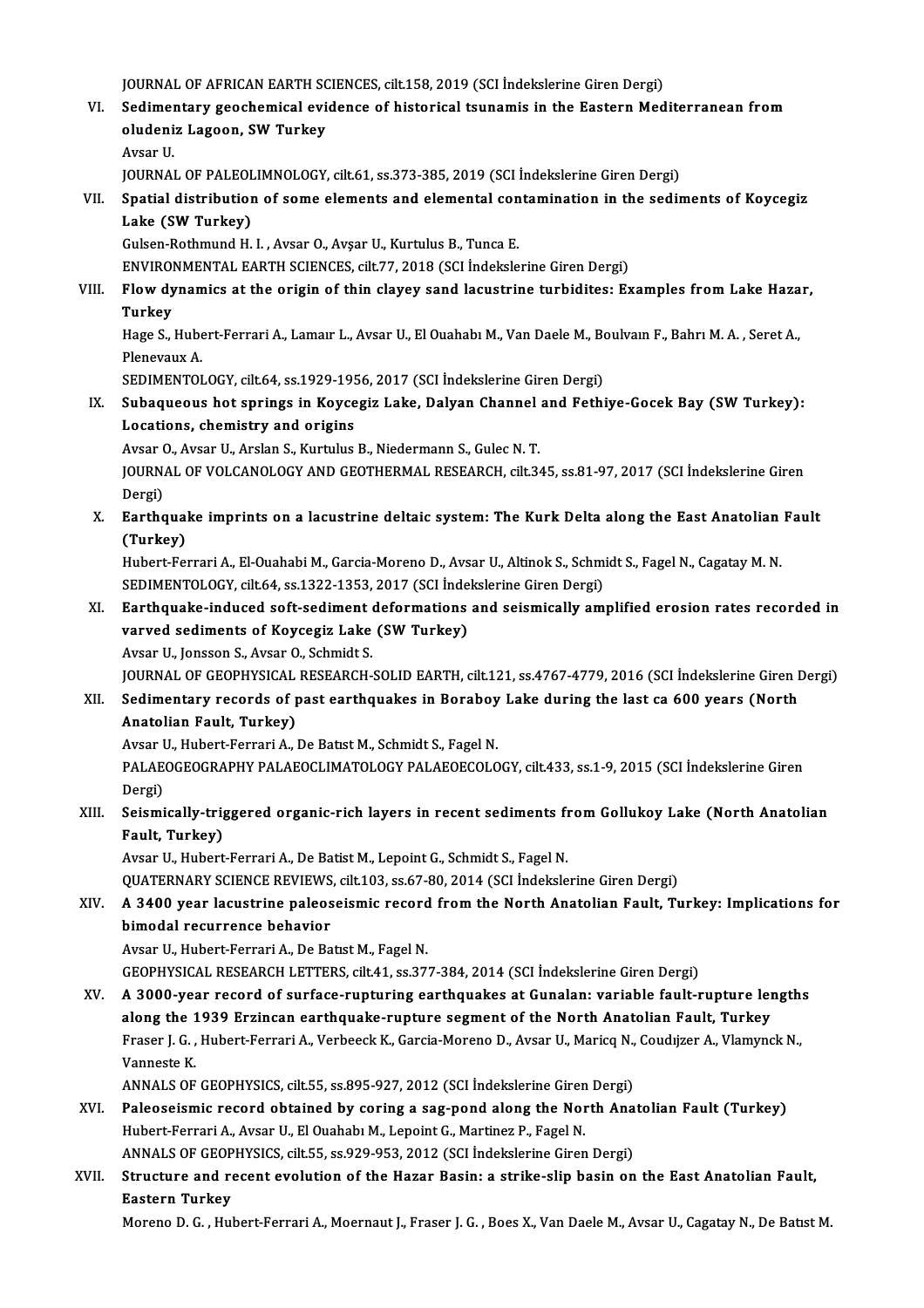BASIN RESEARCH, cilt.23, ss.191-207, 2011 (SCI İndekslerine Giren Dergi)<br>A 2000 Yaar Basard of Cround Bunturing Farthquekse alang tha

BASIN RESEARCH, cilt.23, ss.191-207, 2011 (SCI İndekslerine Giren Dergi)<br>XVIII. A 3000-Year Record of Ground-Rupturing Earthquakes along the Central North Anatolian Fault near BASIN RESEARCH, cilt<br>A 3000-Year Record<br>Lake Ladik, Turkey<br>Enason L Bisati L.S., H A 3000-Year Record of Ground-Rupturing Earthquakes along t<br>Lake Ladik, Turkey<br>Fraser J., Pigati J. S. , Hubert-Ferrari A., Vanneste K., Avsar U., Altinok S.<br>PULLETIN OF THE SEISMOLOGICAL SOCIETY OF AMERICA sitt 99, ss 3 Fraser J., Pigati J. S., Hubert-Ferrari A., Vanneste K., Avsar U., Altinok S.

Lake Ladik, Turkey<br>Fraser J., Pigati J. S. , Hubert-Ferrari A., Vanneste K., Avsar U., Altinok S.<br>BULLETIN OF THE SEISMOLOGICAL SOCIETY OF AMERICA, cilt.99, ss.2681-2703, 2009 (SCI İndekslerine Giren<br>Dergi)

### Diğer Dergilerde Yayınlanan Makaleler

- Iğer Dergilerde Yayınlanan Makaleler<br>I. Sedimentary Traces of Tsunamis in the Aegean Sea During the Last 1500 Years, (Karine Lagoon, W<br>Turkey) Sedimen<br>Turkey)<br>AVSAR U Sediment<br>Turkey)<br>AVŞAR U.<br>TURKIYE
	-

Turkey)<br>AVŞAR U.<br>TURKIYE JEOLOJI BULTENI-GEOLOGICAL BULLETIN OF TURKEY, cilt.62, sa.3, ss.199-220, 2019 (ESCI İndekslerine) AVŞAR U.<br>TURKIYE JEO<br>Giren Dergi)

# uren bergi)<br>Hakemli Kongre / Sempozyum Bildiri Kitaplarında Yer Alan Yayınlar

- akemli Kongre / Sempozyum Bildiri Kitaplarında Yer Alan<br>I. Interdisciplinary Earthquake Hazard Research in Gulf of Aqaba<br>Ionsson S. AVSAR II. REKTAS Z. Cestre Berdeme N. Cehriel A. Hanafy S. Janis Rongro / Somponyum Shun'i magparimuu Tor Mun'i dymia.<br>Interdisciplinary Earthquake Hazard Research in Gulf of Aqaba<br>Jonsson S., AVŞAR U., BEKTAŞ Z., Castro Perdomo N., Gabriel A., Hanafy S., Klinger Y., Lefevre M., M I<mark>nterdi</mark><br>Jonsson<br>F., et al.<br>Europes Jonsson S., AVŞAR U., BEKTAŞ Z., Castro Perdomo N., Gabriel A., Hana<br>F., et al.<br>European Geosciences Union - General Assembly, 7 - 12 Nisan 2019<br>Seismoturhiditos in the Gulf of Asaba during the nast 500 vs F., et al.<br>European Geosciences Union - General Assembly, 7 - 12 Nisan 2019<br>II. Seismoturbidites in the Gulf of Aqaba during the past 500 years<br>PEKTAS 7 AVSAB II JORSON S. Klinger V.
- European Geosciences Union General Assembly, 7 12 Nisan 2019<br>Seismoturbidites in the Gulf of Aqaba during the past 500 y.<br>BEKTAŞ Z., AVŞAR U., Jonsson S., Klinger Y.<br>European Geosciences Union General Assembly, 7 1 Seismoturbidites in the Gulf of Aqaba during the past 500 ye<br>BEKTAŞ Z., AVŞAR U., Jonsson S., Klinger Y.<br>European Geosciences Union - General Assembly, 7 - 12 Nisan 2019<br>Değu Anadalu Fauy'nın Sismik Döngüleri ve Sismik Asi
- BEKTAŞ Z., AVŞAR U., Jonsson S., Klinger Y.<br>European Geosciences Union General Assembly, 7 12 Nisan 2019<br>III. Doğu Anadolu Fayı'nın Sismik Döngüleri ve Sismik-Asismik Davranışı ile ilgili sorunlar<br>Hubert Ferreri A. Lam European Geosciences Union - General Assembly, 7 - 12 Ni<br>Doğu Anadolu Fayı'nın Sismik Döngüleri ve Sismik-,<br>Hubert-Ferrari A., Lamair L., Hage S., Çağatay N., AVŞAR U.<br>72 Türkiye Jeoleji Kurultayı 28 Osek - 01 Subet 2019 s Doğu Anadolu Fayı'nın Sismik Döngüleri ve Sismik-Asismik<br>Hubert-Ferrari A., Lamair L., Hage S., Çağatay N., AVŞAR U.<br>72. Türkiye Jeoloji Kurultayı, 28 Ocak - 01 Şubat 2019, ss.482-483<br>Ceoarshaeologiaal Investigations in th Hubert-Ferrari A., Lamair L., Hage S., Çağatay N., AVŞAR U.<br>72. Türkiye Jeoloji Kurultayı, 28 Ocak - 01 Şubat 2019, ss.482-483<br>IV. Geoarchaeological Investigations in the Amuq Valley of Hatay: Sediment Coring Project i
- 72. Türkiye Jeoloji Kurultayı,<br>Geoarchaeological Invest<br>Environs of Tell Atchana<br>AVSAR IL AKAR M. REARSO. Geoarchaeological Investigat<br>Environs of Tell Atchana<br>AVŞAR U., AKAR M., PEARSON C.<br>72. Türkiye leekii Kurultan 28. 5 **Environs of Tell Atchana**<br>1958 - AVŞAR U., AKAR M., PEARSON C.<br>72. Türkiye Jeoloji Kurultayı, 28 Ocak - 01 Şubat 2019

- AVŞAR U., AKAR M., PEARSON C.<br>72. Türkiye Jeoloji Kurultayı, 28 Ocak 01 Şubat 2019<br>V. Palaeoenvironment and human interaction during the last 4k years in the dried lake sediments<br>Camik lake seuthern turkey); evidences of 72. Türkiye Jeoloji Kurultayı, 28 Ocak - 01 Şubat 2019<br>Palaeoenvironment and human interaction during the last 4k<br>(amik lake, southern turkey): evidences of lake level changes<br>El Quababi M. Hubert Ferreri A. Auwere V. AVSA Palaeoenvironment and human interaction during the last 4k y<br>(amik lake, southern turkey): evidences of lake level changes<br>El Quahabi M., Hubert-Ferrari A., Auwera V., AVŞAR U., KARABACAK V.<br>72. Türkiye leoloji Kurultay, 2 (amik lake, southern turkey): evidences of lake level changes<br>El Ouahabi M., Hubert-Ferrari A., Auwera V., AVŞAR U., KARABACAK V.<br>72. Türkiye Jeoloji Kurultayı, 28 Ocak - 01 Şubat 2019
- VI. Responses of the Planktonic Foraminifera to Environmental Conditions Across the Cretaceous/Paleogene Boundary Interval in the Göynük Basin, Northwest Anatolia, Turkey ÖZDER R., ÖZKAN ALTINER S., TOKSOY KÖKSAL F., AVŞAR U. Cretaceous/Paleogene Boundary Interval in the Göynük Basin, Northwest Anatolia, Turkey<br>ÖZDER R., ÖZKAN ALTINER S., TOKSOY KÖKSAL F., AVŞAR U.<br>72nd Geological Congress of Turkey with International Participation, 28 Ocak - 0
- ÖZDER R., ÖZKAN ALTINER S., TOKSOY KÖKSAL F., AVŞAR U.<br>72nd Geological Congress of Turkey with International Participation, 28 Ocak 01 Şubat 2019, ss.536<br>VII. Gulf of Aqaba: A new structural model from high resolution mu 72nd Geological Congress of Turkey with International Participation,<br>Gulf of Aqaba: A new structural model from high resolution<br>Ribot M., Klinger Y., Jonsson S., AVŞAR U., Pons Branchu E., Matrau R.<br>ACU Fell Meeting 10, 14 VII. Gulf of Aqaba: A new structural model from high resolution multibeam bathymetric data<br>Ribot M., Klinger Y., Jonsson S., AVŞAR U., Pons Branchu E., Matrau R.<br>AGU Fall Meeting, 10 - 14 Aralık 2018 Ribot M., Klinger Y., Jonsson S., AVŞAR U., Pons Branchu E., Matrau R.<br>AGU Fall Meeting, 10 - 14 Aralık 2018<br>VIII. Distribution of Mollusc Fauna in Surface Sediments from Fethiye-Göcek Gulf, Lake Köyceğiz and<br>Dalvan Ca
- AGU Fall Meeti<mark><br>Distribution (</mark><br>Dalyan Canal<br>P<sup>it TEVIN D. 4</sub></sup> Distribution of Mollusc Fauna in Surface Sedime<br>Dalyan Canal<br>BİLTEKİN D., AVŞAR Ö., AVŞAR U., TUNCA E., SÖZER A.<br>International Technological Sciences and Design Sumn Dalyan Canal<br>BİLTEKİN D., AVŞAR Ö., AVŞAR U., TUNCA E., SÖZER A.<br>International Technological Sciences and Design Symposium, Giresun, Türkiye, 27 - 29 Haziran 2018

BİLTEKİN D., AVŞAR Ö., AVŞAR U., TUNCA E., SÖZER A.<br>International Technological Sciences and Design Symposium, Giresun, Türkiye, 27 - 29 Haziran 2018<br>IX. Monitoring sea/depth surface temperature using Landsat thermal data International Technological Sci<br>Monitoring sea/depth surfa<br>Fethiye-Gocek Bay, Turkey<br>CÜBCAN T-KUPTULUS P-AVS Monitoring sea/depth surface temperatu<br>Fethiye-Gocek Bay, Turkey<br>GÜRCAN T., KURTULUŞ B., AVŞAR Ö., AVŞAR U.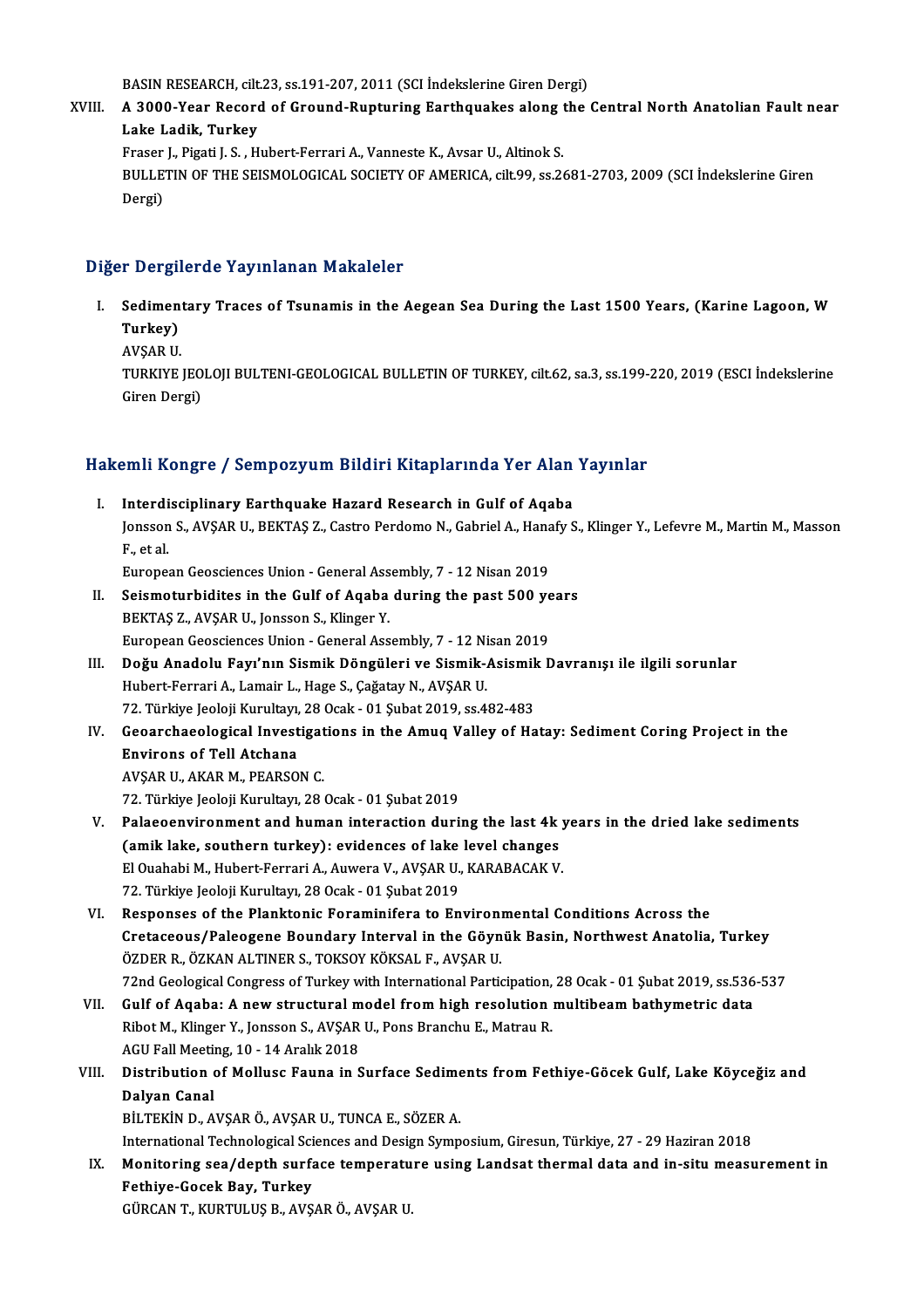International Symposium on Sustainable Aviation (ISSA-2018), Roma, İtalya, 9 - 11 Temmuz 2018<br>Monitering see (danth surface temperature using Landeat thermal data and in situ mes

- X. Monitoring sea/depth surface temperature using Landsat thermal data and in-situmeasurement in International Symposium on Su<br>Monitoring sea/depth surfa<br>Fethiye-Göcek Bay, Turkey<br>Günsan T. KUPTULUS B. AVSA GürcanT.,KURTULUŞB.,AVŞARÖ.,AVŞARU. International Symposium on Sustainable Aviatiaon, 9 - 11 Temmuz 2018 Gürcan T., KURTULUŞ B., AVŞAR Ö., AVŞAR U.<br>International Symposium on Sustainable Aviatiaon, 9 - 11 Temmuz 2018<br>XI. FETHİYE-GÖCEK KÖRFEZİ, KÖYCEĞİZ GÖLÜ VE DALYAN KANALI YÜZEY ÇÖKEL ÖRNEKLERİNİN<br>RALFONTOLOLIK YÖNDEN ARASTI International Symposium on Sustainable Aviatia<br>FETHİYE-GÖCEK KÖRFEZİ, KÖYCEĞİZ GÖLÜ<br>PALEONTOLOJİK YÖNDEN ARAŞTIRILMASI<br>PİLTEKİN D. AVSAR Ö. AVSAR U. TUNGA E. SÖZ FETHİYE-GÖCEK KÖRFEZİ, KÖYCEĞİZ GÖLÜ VE I<br>PALEONTOLOJİK YÖNDEN ARAŞTIRILMASI<br>BİLTEKİN D., AVŞAR Ö., AVŞAR U., TUNCA E., SÖZER A.<br>71 Türkiye looloji Kurultayı 22 - 27 Nison 2019 PALEONTOLOJİK YÖNDEN ARAŞTIRILMASI<br>BİLTEKİN D., AVŞAR Ö., AVŞAR U., TUNCA E., SÖZER A.<br>71.Türkiye Jeoloji Kurultayı, 23 - 27 Nisan 2018 XI . EASTMED-PALEOTSUNAMI PROJESİ İLKSEL SONUÇLARI: ÖLÜDENİZ LAGÜNÜ (FETHİYE)
- 71.Türkiye Jeoloji Kurultayı, 23<br>EASTMED-PALEOTSUNAMI F<br>PALEOTSUNAMİ KAYITLARI<br>AVSAR IL ROZKURT E. TOKAY I EASTMED-PALEOTSUNAMI PR<br>PALEOTSUNAMI KAYITLARI<br>AVŞAR U., BOZKURT E., TOKAY B.<br>71. Türkiye leeleji Kurultarı 22 9 PALEOTSUNAMİ KAYITLARI<br>1953. AVŞAR U., BOZKURT E., TOKAY B.<br>71. Türkiye Jeoloji Kurultayı, 23 - 27 Nisan 2018 AVŞAR U., BOZKURT E., TOKAY B.<br>71. Türkiye Jeoloji Kurultayı, 23 - 27 Nisan 2018<br>XIII. — SİSMİK YORUMLAMA VE PALEOSTRES VERİLERİNE DAYANILARAK FETHİYE-GÖCEK KÖRFEZİ'NİN<br>AKTİF TEKTONIĞI VE KİNEMATİĞI
- 71. Türkiye Jeoloji Kurultayı, 23 27 Ni:<br>SİSMİK YORUMLAMA VE PALEOSTI<br>AKTİF TEKTONİĞİ VE KİNEMATİĞİ<br>TOSUN LAVSAR ULAVSAR Ö DONDU AKTİF TEKTONİĞİ VE KİNEMATİĞİ<br>TOSUN L., AVŞAR U., AVŞAR Ö., DONDURUR D., KAYMAKCI N. 71.Türkiye JeolojiKurultayı,Ankara,Türkiye,23 -27Nisan2018 TOSUN L., AVŞAR U., AVŞAR Ö., DONDURUR D., KAYMAKCI N.<br>71. Türkiye Jeoloji Kurultayı, Ankara, Türkiye, 23 - 27 Nisan 2018<br>XIV. Preliminary Results from Eastmed-Paleotsunami Project: Paleotsunamı Records of Ölüdeniz Lag
- 71. Türkiye<br>Prelimina<br>(Fethiye)<br>AVSAR H Preliminary Results from Eas<br>(Fethiye)<br>AVŞAR U., BOZKURT E., TOKAY B.<br>71. Türkiye leeleji Kurultan, Ark (Fethiye)<br>AVŞAR U., BOZKURT E., TOKAY B.<br>71. Türkiye Jeoloji Kurultayı, Ankara, Türkiye, 23 - 27 Nisan 2018<br>Heauy Metal Contamination Analysis of Bottam Sodimants

AVŞAR U., BOZKURT E., TOKAY B.<br>71. Türkiye Jeoloji Kurultayı, Ankara, Türkiye, 23 - 27 Nisan 2018<br>XV. Heavy Metal Contamination Analysis of Bottom Sediments of Köyceğiz Lake and Fethiye - Göcek Bay,<br>SW Turkey 71. Türkiye J<br>Heavy Meta<br>SW Turkey<br>CÜLSEN POT

GÜLŞEN ROTHMUND H. İ., AVŞAR Ö., AVŞAR U., KURTULUŞ B., TUNCA E.

EuropeanGeosciencesUnionGeneralAssembly2018,Viyana,Avusturya,8 -13Nisan2018

GÜLŞEN ROTHMUND H. İ. , AVŞAR Ö., AVŞAR U., KURTULUŞ B., TUNCA E.<br>European Geosciences UnionGeneral Assembly 2018, Viyana, Avusturya, 8 - 13 Nisan 2018<br>XVI. Heavy Metal Contamination Analysis of Bottom Sediments of Köy European Ge<br><mark>Heavy Meta</mark><br>SW Turkey<br>G<sup>üleon Bothr</sup> Heavy Metal Contamination Analysis of Bottom Sediments<br>SW Turkey<br>Gülşen Rothmund H., AVŞAR Ö., AVŞAR U., KURTULUŞ B., TUNCA E.<br>Europen Coossionses Union, Coneral Assembly, 8, . 13 Nisan 2019 SW Turkey<br>Gülşen Rothmund H., AVŞAR Ö., AVŞAR U., KURTULUŞ B., TUNCA E.<br>Europen Geosciences Union - General Assembly, 8 - 13 Nisan 2018<br>Sedimentary Belestsunami Besards fram the Lazaens alane

Gülşen Rothmund H., AVŞAR Ö., AVŞAR U., KURTULUŞ B., TUNCA E.<br>Europen Geosciences Union - General Assembly, 8 - 13 Nisan 2018<br>XVII. Sedimentary Paleotsunami Records from the Lagoons along the Southern Coasts of Turkey<br>AVSA Europen Geosciences Union - Ger<br>Sedimentary Paleotsunami Re<br>AVŞAR U., BOZKURT E., TOKAY B.<br>ECU 2019 Viyana Ayyatıyya 8 AVŞAR U., BOZKURT E., TOKAY B.<br>EGU 2018, Viyana, Avusturya, 8 - 13 Nisan 2018<br>XVIII. Fethiye Körfezi ve Civarının Aktif Tektoniği ve Kinematiği<br>TOSUN LAVSAR U. AVSAR Ö. DONDURUR D. KAYMAKCI N

EGU2018,Viyana,Avusturya,8 -13Nisan2018

- EGU 2018, Viyana, Avusturya, 8 13 Nisan 2018<br>Fethiye Körfezi ve Civarının Aktif Tektoniği ve Kinema<br>TOSUN L., AVŞAR U., AVŞAR Ö., DONDURUR D., KAYMAKCI N.<br>Aktif Tektonik Arestuma Cuubu 21 Cekstava Afron Türkiye Fethiye Körfezi ve Civarının Aktif Tektoniği ve Kinematiği<br>TOSUN L., AVŞAR U., AVŞAR Ö., DONDURUR D., KAYMAKCI N.<br>Aktif Tektonik Araştırma Grubu 21. Çalıştayı, Afyon, Türkiye, 26 - 28 Ekim 2017<br>A 3000 ur Palasasismalasisal TOSUN L., AVŞAR U., AVŞAR Ö., DONDURUR D., KAYMAKCI N.<br>Aktif Tektonik Araştırma Grubu 21. Çalıştayı, Afyon, Türkiye, 26 - 28 Ekim 2017<br>XIX. A 3000 yr Paleoseismological History of the Central East Anatolian Fault (Turk
- Aktif Tektonik Araştırma Grubu 21. Çalış<br>A 3000 yr Paleoseismological Histo<br>Sedimentary Record of Hazar Lake<br>LAMAIP L. HUPEPT EEPPAPLA HACE: A 3000 yr Paleoseismological History of the Central East Anatolian F<br>Sedimentary Record of Hazar Lake<br>LAMAIR L., HUBERT-FERRARİ A., HAGE S., AVŞAR U., SCHMİDT S., ÇAĞATAY N.<br>International Meeting of Sedimentalegy 10, 12 Ek Sedimentary Record of Hazar Lake<br>LAMAIR L., HUBERT-FERRARİ A., HAGE S., AVŞAR U., SCHMİ<br>International Meeting of Sedimentology, 10 - 12 Ekim 2017<br>Cas geospomistry studies in geotpermal and mineral
- International Meeting of Sedimentology, 10 12 Ekim 2017<br>XX. Gas geochemistry studies in geothermal and mineral waters of Mugla (SW Turkey) International Meeting of Sedimentology, 10 - 12 E<br>Gas geochemistry studies in geothermal and<br>ARSLAN Ş., NİEDERMANN S., AVŞAR Ö., AVŞAR U.<br>44th Annual Cangress of the International Associa 6as geochemistry studies in geothermal and mineral waters of Mugla (SW Turkey)<br>ARSLAN Ş., NİEDERMANN S., AVŞAR Ö., AVŞAR U.<br>44th Annual Congress of theInternational Association of Hydrogeologists (IAH), Dubrovnik, Hırvatis ARSLAN Ş., NİEDEF<br>44th Annual Congr<br>Eylül 2017, ss.431<br>Cas gaashamistr 44th Annual Congress of theInternational Association of Hydrogeologists (IAH), Dubrovnik, Hi<br>Eylül 2017, ss.431<br>XXI. Gas geochemistry studies in geothermal and mineral waters of Muğla (SW Turkey)
- Eylül 2017, ss.431<br>Gas geochemistry studies in geothermal a<br>ARSLAN Ş., Neidermann S., AVŞAR Ö., AVŞAR U.<br>44th Annual Congress of the International Asso Gas geochemistry studies in geothermal and mineral waters of Muğla (SW Turkey)<br>ARSLAN Ş., Neidermann S., AVŞAR Ö., AVŞAR U.<br>44th Annual Congress of the International Association of Hydrogeologists, 25 - 29 Eylül 2017<br>2D. T ARSLAN Ş., Neidermann S., AVŞAR Ö., AVŞAR U.<br>44th Annual Congress of the International Association of F.<br>XXII. 3D Thermal Stratification of Köycegiz Lake, Turkey<br>CÜRCAN T. KURTU US P. AVSAR Ö. AVSAR U.
- 44th Annual Congress of the International Associal D<br>3D Thermal Stratification of Köycegiz Lak<br>GÜRCAN T., KURTULUŞ B., AVŞAR Ö., AVŞAR U. GÜRCAN T., KURTULUŞ B., AVŞAR Ö., AVŞAR U.<br>European Geoscience Union 2017 Assembly, Viyana, Avusturya, 23 - 28 Nisan 2017 GÜRCAN T., KURTULUŞ B., AVŞAR Ö., AVŞAR U.<br>European Geoscience Union 2017 Assembly, Viyana, Avust<br>XXIII. 3D Thermal Stratification of Koycegiz Lake, Turkey
- European Geoscience Union 2017 Assembly,<br><mark>3D Thermal Stratification of Koycegiz L</mark>.<br>Gürcan T., KURTULUŞ B., AVŞAR Ö., AVŞAR U.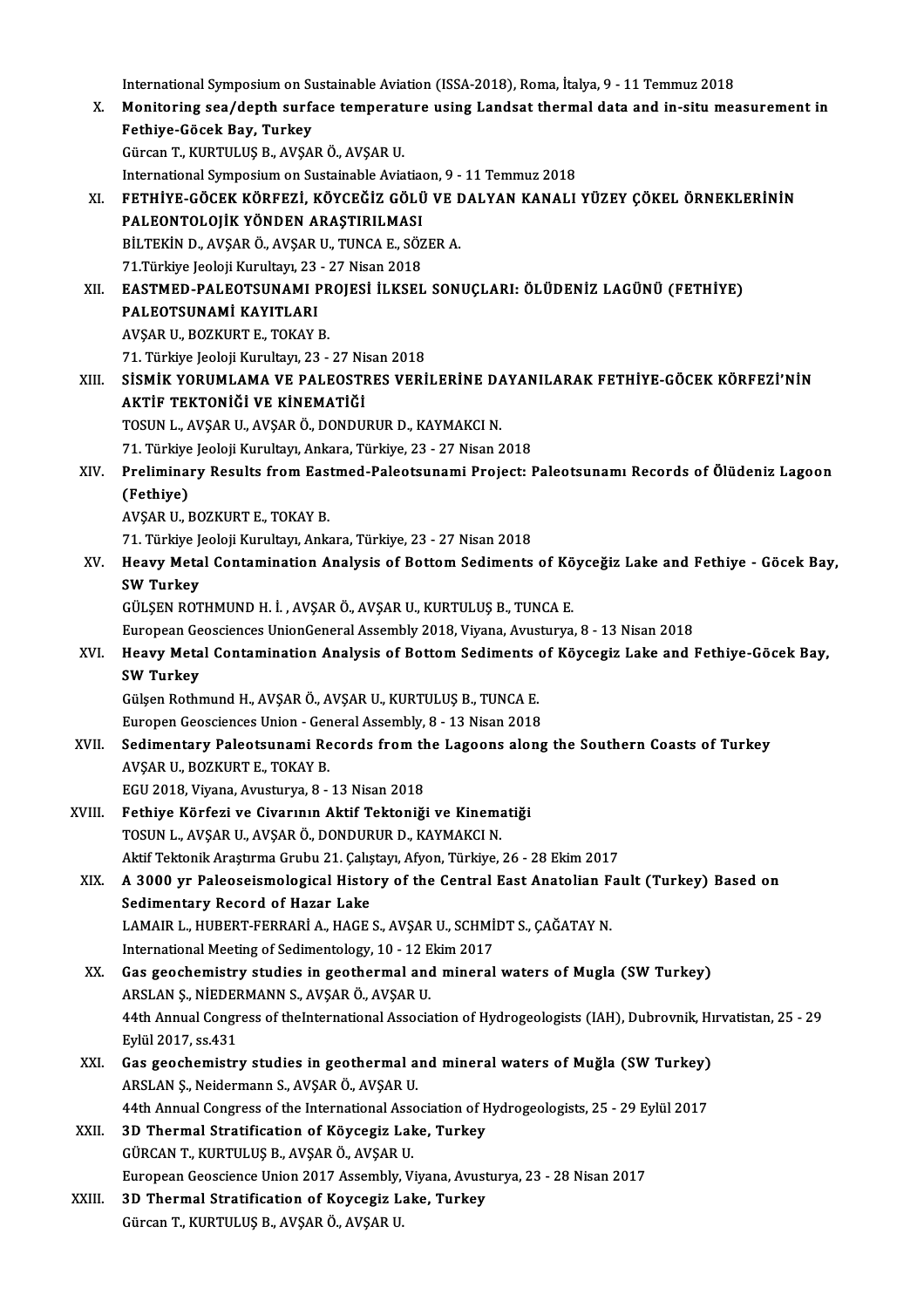European Geosciences Union - General Assembly, 23 - 28 Nisan 2017<br>Ferthaughs imprints op a locustring deltais system: Evample

|              | European Geosciences Union - General Assembly, 23 - 28 Nisan 2017                                                        |
|--------------|--------------------------------------------------------------------------------------------------------------------------|
| XXIV.        | Earthquake imprints on a lacustrine deltaic system: Example of the Kürk Delta along the East<br>Anatolian Fault (Turkey) |
|              | Hubert-Ferrari A., El Ouahabi M., Garcia Moreno D., AVŞAR U., Altınok S., Fagel N., Çağatay N.                           |
|              | European Geosciences Union 2017 Assembly, 23 - 28 Nisan 2017                                                             |
| XXV.         | Çınarcık Havzası ve Yakın Civarının Yerbilimsel Açıdan İncelenmesi: Tektonik ve Paleoiklimsel                            |
|              | Özellikler, Doğu Marmara                                                                                                 |
|              | ARI Z., GÜRBOĞA Ş., AVŞAR U., KORKMAZ T., ÖZSOY H. R., KIRAT U. Z., SERKAN P., AYLAN E., BAŞER O. E., ÖZBEK              |
|              | E, et al.                                                                                                                |
|              | 70 Türkiye Jeoloji Kurultayı, 10 - 14 Nisan 2017                                                                         |
| XXVI.        | Güney Ege ve Levant denizlerinde bir paleotsunami kronolojisine doğru: EASTMED PALEOTSUNAMI                              |
|              | Projesi                                                                                                                  |
|              | AVŞAR U., BOZKURT E., AVŞAR Ö., TOKAY B.                                                                                 |
|              | Aktif Tektonik Araştırma Grubu (ATAG) 20, Türkiye, 13 - 15 Ekim 2016                                                     |
| XXVII.       | Towards a paleotsunami chronology in the southern Aegean and Levantine seas, Eastern                                     |
|              | Mediterranean: EASTMED-PALEOTSUNAMI                                                                                      |
|              | AVŞAR U., BOZKURT E., AVŞAR Ö., TOKAY B.                                                                                 |
|              | 20. Aktif Tektonik Araştırma Grubu Çalıştayı, Denizli, Türkiye, 13 - 15 Ekim 2016                                        |
| XXVIII.      | Noble gas isotopes and gas compositions of on land and subaqueous thermal springs in the Koycegiz                        |
|              | Lake and Dalaman plain area Turkey                                                                                       |
|              | ARSLAN S., GÜLEÇ N. T., KURTULUS B., AVSAR U., NIEDERMANN S., AVŞAR Ö.                                                   |
|              | 3rd IAH Congress Groundwater and society: 60 years of IAH, Montpellier, Fransa, 25 - 29 Eylül 2016                       |
| XXIX.        | Fault trenching and geologic slip rates of the Húsavík-Flatey Fault, North Iceland                                       |
|              | Harrington J., AVŞAR U., Klinger Y., Jonsson S., Gudmundsdottir E.                                                       |
|              | International Workshop on Earthquakes in North Iceland, 31 Mayıs - 03 Haziran 2016, ss.24-26                             |
| XXX.         | A 2500 year paleoseismic record of the Húsavík-Flatey Fault inferred from the sediments of                               |
|              | Botnsvatn Lake (North Iceland)                                                                                           |
|              | AVŞAR U., Jonsson S., Geirsdttir A., Thordarson T.                                                                       |
|              | International Workshop on Earthquakes in North Iceland, 31 Mayıs - 03 Haziran 2016, ss.21-23                             |
| XXXI.        | Fethiye-Göcek Körfezindeki Sualtı Hidrotermal Aktivitenin Sedimanlar Üzerindeki Jeokimyasal İzleri                       |
|              | AVŞAR U., AVŞAR Ö., Ankut Z., ARSLAN Ş., KURTULUŞ B., GÜLEÇ N. T.                                                        |
|              | III. Geothermal Resources Symposium, Türkiye, 4 - 06 Kasım 2015, ss.323-332                                              |
| XXXII.       | Paleoseismological record of the Hazar Lake along the East Anatolian Fault (Turkey)                                      |
|              | Hubert-Ferrari A., Lamair L., Hage S., AVŞAR U., El Ouahabi M., Çağatay N.                                               |
|              | XIXth International Union for Quaternary Research (INQUA) Congress, 27 Temmuz - 02 Ağustos 2015                          |
| XXXIII.      | A 3000 yr history of earthquakes recorded in Hazar Lake potentially related to ruptures along the                        |
|              | East Anatolian Fault (Turkey)                                                                                            |
|              | Lamair L., Hage S., Hubert-Ferrari A., AVŞAR U., El Ouahabi M., Çağatay N., Boulvain F.                                  |
|              | 6th International Union for Quaternary Research (INQUA), 19 - 24 Nisan 2015, ss.262-264                                  |
| <b>XXXIV</b> | Köyceğiz Gölü Tabanındaki Çökellerin Jeokimyasal Özelliklerinin Alansal Dağılımının İncelenmesi ve                       |
|              | Sualtı Jeotermal Kaynakların Bu Özelliklere Etkisi                                                                       |
|              | Ankut Z., AVŞAR U., AVŞAR Ö., KURTULUŞ B., ARSLAN Ş., GÜLEÇ N. T.                                                        |
|              | 68. Türkiye Jeoloji Kurultayı, Türkiye, 6 - 10 Nisan 2015                                                                |
| XXXV.        | Paleoseismic trenching, slip-rates and kinematics of a high-angle rift-transform junction, Húsavík,<br>Iceland           |
|              | Harrington J., Jonsson S., AVŞAR U., Klinger Y.                                                                          |
|              | American Geophysical Union - Fall Meeting, 14 - 19 Aralık 2014                                                           |
| XXXVI.       | Examples of Subaqueous Paleoseismological Techniques from Turkey and Iceland: With Special                               |
|              | Emphasis on the Importance of Constructing Precise Sediment Chronologies                                                 |
|              | AVŞAR U., Hubert-Ferrari A., Jonsson S., De Batist M., Fagel N., Geirsdttir A., Thordarson T., Miller G.                 |
|              | American Geophysical Union - Fall Meeting, 15 - 19 Aralık 2014                                                           |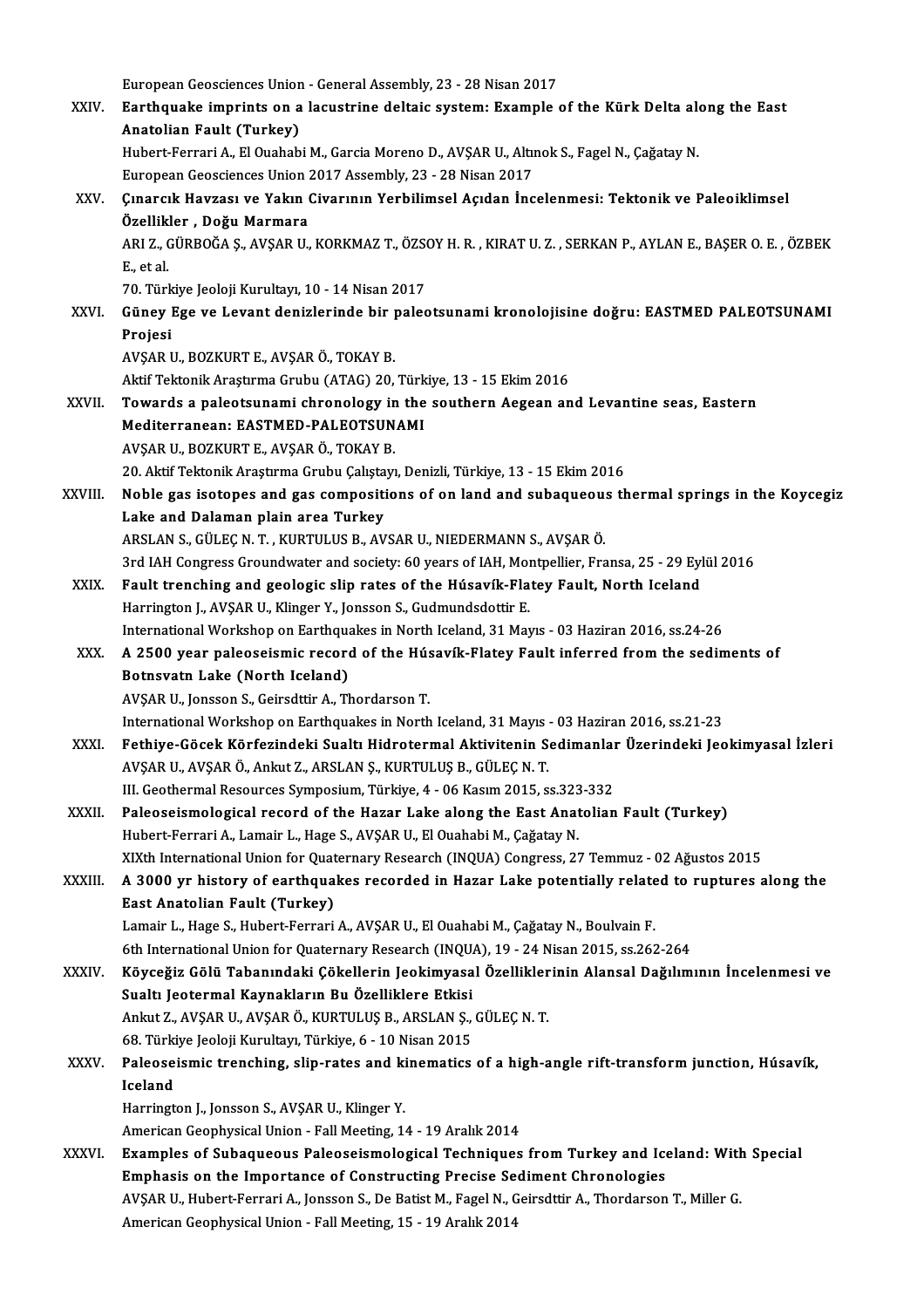| XXXVII.      | Sedimentary Records of Past Earthquakes during the Last 2400 Years in Botnsvatn Lake on the             |
|--------------|---------------------------------------------------------------------------------------------------------|
|              | Húsavík-Flatey Fault, North Iceland                                                                     |
|              | AVŞAR U., Jonsson S., Geirsdttir A., Thordarson T., Miller G.                                           |
|              | American Geophysical Union - Fall Meeting, 15 - 19 Aralık 2014                                          |
| XXXVIII.     | Varved lake sediments from SW Anatolia (Köyceğiz Lake): paleoclimatic reconstructions and               |
|              | sedimentary earthquake record for the last 400 years                                                    |
|              | AVŞAR U., AVŞAR Ö., Schmidt S., Jonsson S.                                                              |
|              | 8th International Symposium on Eastern Mediterranean Geology, 13 - 17 Ekim 2014                         |
| <b>XXXIX</b> | Discovery of a subaqueous hot spring by a new method in Fethiye-Göcek Bay (SW Turkey)                   |
|              | AVŞAR Ö., AVŞAR U., ARSLAN Ş., KURTULUŞ B., GÜLEÇ N. T.                                                 |
|              | 8th International Symposium on Eastern Mediterranean Geology, 13 - 17 Ekim 2014                         |
| XL.          | Understanding of the diversity of earthquake turbiditic flows in a single lake: the case of the Lake    |
|              | Hazar on the East Anatolian Fault                                                                       |
|              | Lamair L., Hage S., Hubert-Ferrari A., AVŞAR U., Garcia Moreno D., Boulvain F., Çağatay N.              |
|              | 19th International Sedimentology Congress, 12 - 18 Ağustos 2014                                         |
| XLI.         | Subaqueous hot springs in Köyceğiz Lake and Dalyan Channel (SW Turkey)                                  |
|              | AVŞAR Ö., AVŞAR U., KURTULUŞ B., ARSLAN Ş., GÜLEÇ N. T.                                                 |
|              | European Geosciences Union - General Assembly, 27 Nisan - 02 Mayıs 2014                                 |
| XLII.        | Paleoseismic evidence for pre-historic earthquakes in the sedimentary record of Botnsvatn Lake on       |
|              | the Húsavík-Flatey Fault, North Iceland                                                                 |
|              | AVŞAR U., Jonsson S., Geirsdttir A., Miller G.                                                          |
|              | European Geosciences Union - General Assembly, 27 Nisan - 02 Mayıs 2014                                 |
| XLIII.       | A semi-quantitative method to estimate organic matter content of lake sediments using ITRAX micro-      |
|              | XRF core scanner data                                                                                   |
|              | AVŞAR U., Hubert-Ferrari A., Jonsson S., De Batist M., Fagel N., Geirsdttir A., Miller G.               |
|              | European Geosciences Union - General Assembly, 27 Nisan - 02 Mayıs 2014                                 |
| XLIV.        | Potential use of river suspended-sediment observations to evaluate the effects of seismic shaking on    |
|              | sediment yield                                                                                          |
|              | AVSAR U.                                                                                                |
|              | European Geosciences Union - General Assembly, 27 Nisan - 02 Mayıs 2014                                 |
| XLV.         | Göl paleosismolojisi: İki farklı transform fay zonundan örnekler, Kuzey Anadolu Fayı (Türkiye) ve       |
|              | Húsavík-Flatey Fayı (İzlanda)                                                                           |
|              | AVŞAR U., Hubert-Ferrari A., Jonsson S., De Batist M., Fagel N., Geirsdttir A., Miller G.               |
|              | 67. Türkiye Jeoloji Kurultayı, Türkiye, 14 - 18 Nisan 2014                                              |
| XLVI.        | Contribution of subaqueous paleoseismology to paleoseismic datasets: Examples from the Euro-            |
|              | <b>Mediterranean Region</b>                                                                             |
|              | AVŞAR U.                                                                                                |
|              | 9th Alexander von Humboldt International Conference, 24 - 28 Mart 2014                                  |
| XLVII.       | Management Issues of Köyceğiz-Dalyan SPA (Turkey)                                                       |
|              | Özhan E., AVŞAR U., Tüfekçi N., Özuslu S., Önder S., Konaklı D., Kan N.                                 |
|              | Global Congress on ICM: Lessons Learned to Address New Challenges (EMECS 10 - MEDCOAST 2013), 30 Ekim - |
|              | 03 Kasım 2013, ss 71-80                                                                                 |
| XLVIII.      | Monitoring of Boat Navigation in the Dalyan Channel                                                     |
|              | Tüfekçi N., AVŞAR U., Özhan E.                                                                          |
|              | Global Congress on ICM: Lessons Learned to Address New Challenges (EMECS 10 - MEDCOAST 2013), 30 Ekim - |
|              | 03 Kasım 2013, ss 81-92                                                                                 |
| XLIX.        | Seeking information on pre-historic earthquakes near Húsavík in Lake Sediment Cores from                |
|              | Botnsvatn and Hoskuldsvatn                                                                              |
|              | AVŞAR U., Jonsson S., Geirsdttir A., Miller G.                                                          |
|              | International Workshop on Earthquakes in North Iceland, 6 - 08 Haziran 2013, ss.39-41                   |
| L.           | Determination of spatial distribution and hydrochemistry of subaqueous thermal springs in the           |
|              |                                                                                                         |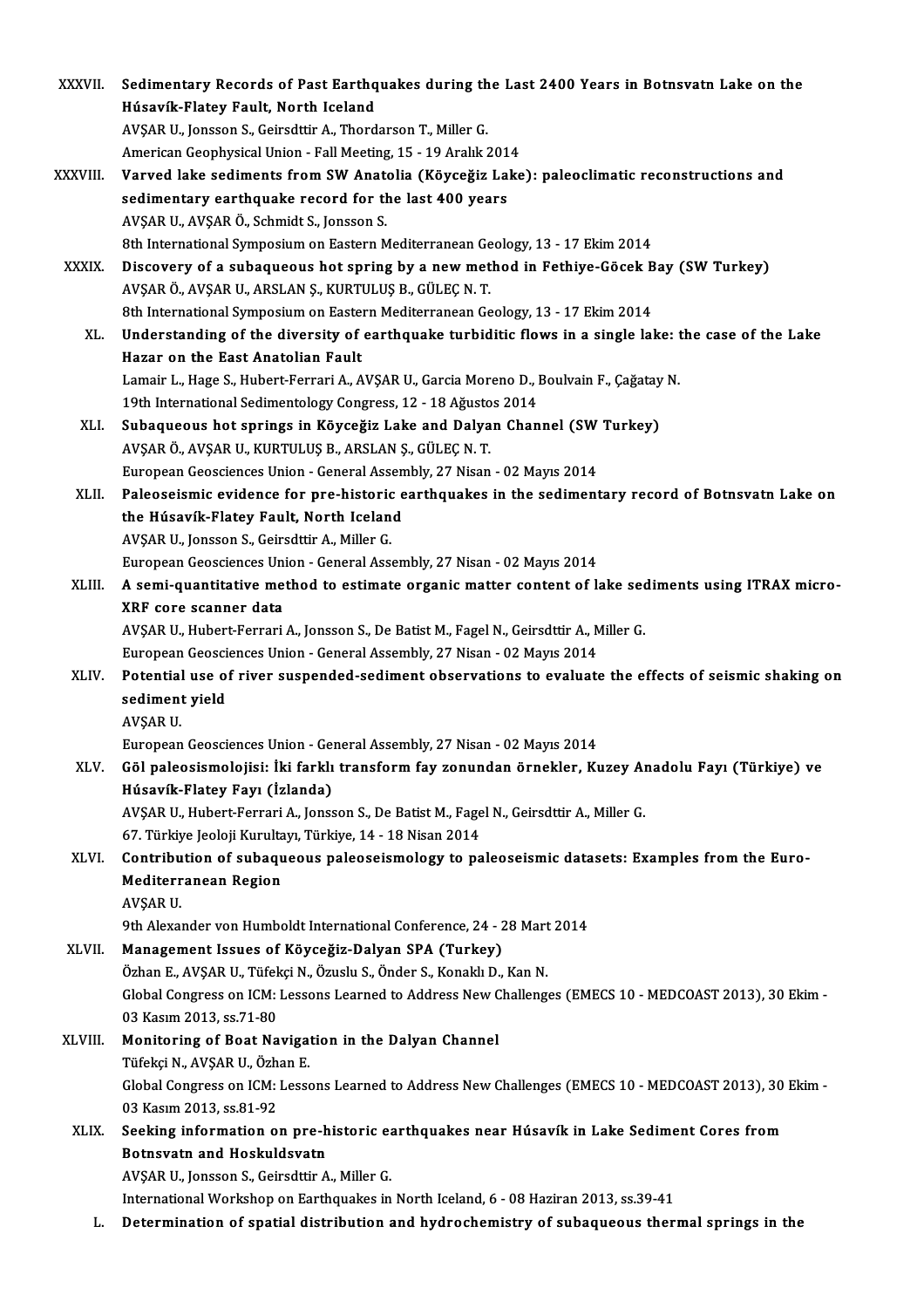lacustrine and nearshore environments in southwest Anatolia<br>AVSARÖ, KURTULUS R. AVSARJU, ARSLAN S. CÜLEC N.T. AVŞAR Ö., KURTULUŞ B., AVŞAR U., ARSLAN Ş., GÜLEÇ N. T.<br>European Geosciences Union - General Assembly, 7 - 12 Nisan 2013 lacustrine and nearshore environments in southwest Anatoli<br>AVŞAR Ö., KURTULUŞ B., AVŞAR U., ARSLAN Ş., GÜLEÇ N. T.<br>European Geosciences Union - General Assembly, 7 - 12 Nisan 2013<br>Sedimentary necende of sentheuelse indused

- AVŞAR Ö., KURTULUŞ B., AVŞAR U., ARSLAN Ş., GÜLEÇ N. T.<br>European Geosciences Union General Assembly, 7 12 Nisan 2013<br>LI. Sedimentary records of earthquake-induced increase in sediment influx from lake catchments<br>AVSAR European Geosciences Union - General Assembly,<br>Sedimentary records of earthquake-induced<br>AVŞAR U., Hubert-Ferrari A., De Batist M., Fagel N.<br>European Ceosciences Union, Ceneral Assembly Sedimentary records of earthquake-induced increase in sedi<br>AVŞAR U., Hubert-Ferrari A., De Batist M., Fagel N.<br>European Geosciences Union - General Assembly, 7 - 12 Nisan 2013<br>Bahadağ Fermasyonu (Jura Kretase) Görtlü Kires AVŞAR U., Hubert-Ferrari A., De Batist M., Fagel N.<br>European Geosciences Union - General Assembly, 7 - 12 Nisan 2013<br>LII. Babadağ Formasyonu (Jura-Kretase) Çörtlü Kireçtaşları ve Kalsitürbiditlerinin Litolojik Özellikl
- European Geosciences Union General Assen<br>Babadağ Formasyonu (Jura-Kretase) Çö<br>(Tavas Napı, Ortaca-Muğla, GB Türkiye)<br>CÜL M AKSOVM E AKCERÖN S AKSARÖ Babadağ Formasyonu (Jura-Kretase) Çörtlü Kire<br>(Tavas Napı, Ortaca-Muğla, GB Türkiye)<br>GÜL M., AKSOY M. E. , AKÇER ÖN S., AVŞAR Ö., AVŞAR U.<br>67 Türkiye Jeoleji Kurultayı Türkiye 1 , 05 Nisen 2012 (Tavas Napı, Ortaca-Muğla, GB Türkiye)<br>GÜL M., AKSOY M. E. , AKÇER ÖN S., AVŞAR Ö., AVŞAR U.<br>67. Türkiye Jeoloji Kurultayı, Türkiye, 1 - 05 Nisan 2013<br>Laquetrina palaosojamis rosands fram tha Narth A 67. Türkiye Jeoloji Kurultayı, Türkiye, 1 - 05 Nisan 2013
- LIII. Lacustrine paleoseismic records from the North Anatolian Fault<br>AVSAR U., Hubert-Ferrari A., De Batist M., Fagel N. Paleoseismology along the North Anatolian Fault (PANAF) Meeting, 8 - 10 Ekim 2012 AVŞAR U., Hubert-Ferrari A., De Batist M., Fagel N.<br>Paleoseismology along the North Anatolian Fault (PANAF) Meeting, 8 - 10 Ekim 2012<br>LIV. An Integrated History of Paleoearthquakes along the North Anatolian Fault (Turkey)
- Paleoseismology along the North Anatolian Fault (<br>An Integrated History of Paleoearthquakes a<br>Hubert-Ferrari A., Fraser J., Vanneste K., AVŞAR U.<br>Ceologiaal Sesiaty of America Clabel Meeting: Tect Geological Society of America Global Meeting: Tectonic Crossroads-Evolving Orogens of Eurasia-Africa-Arabia, 4 -<br>08 Ekim 2010 Hubert Ferrari A., Fraser J., Vanneste K., AVŞAR U. Geological Society of America Global Meeting: Tectonic Crossroads-Evolving Orogens of Eurasia-Africa-Arabia, 4<br>198 Ekim 2010<br>LV. Sedimentological Fingerprints of Paleoseismic Activity Revealed from Lake Sediments: A Case S
- 08 Ekim 2010<br>Sedimentological Fingerprints of Paleoseismic<br>from the North Anatolian Fault (NAF), Turkey<br>AVSAR U. Hubert Ferreri A. Fesel N. De Petist M. Se Sedimentological Fingerprints of Paleoseismic Activity Revealed from Lake Sediments<br>from the North Anatolian Fault (NAF), Turkey<br>AVŞAR U., Hubert-Ferrari A., Fagel N., De Batist M., Schmidt S., Piotrowska N., De Vleeschouw

from the North Anatolian Fault (NAF), Turkey<br>AVŞAR U., Hubert-Ferrari A., Fagel N., De Batist M., Schmidt S., Piotrowska N., De Vleeschouwer F.<br>Geological Society of America Global Meeting: Tectonic Crossroads-Evolving Oro AVŞAR U., Hubert-Ferrari A., Fagel N., De Batist M., Schmidt S., Piotrowska N., De Vleeschouwer F. Geological Society of America Global Meeting: Tectonic Crossroads-Evolving Orogens of Eurasia-Africa-Arabia, 4<br>198 Ekim 2010<br>LVI. Paleolimnological and Sedimentological Traces of the 1943 (Ms=7.3) Earthquake in the sedimen

08 Ekim 2010<br>Paleolimnological and Sedim<br>Ladik Lake, Samsun/Turkey<br>AVSAP IL Hubert Ferreri A. Fee Paleolimnological and Sedimentological Traces of<br>Ladik Lake, Samsun/Turkey<br>AVŞAR U., Hubert-Ferrari A., Fagel N., Boes X., Schmidt S.<br>European Coossiances Union, Coneral Assembly, 19, 24 Ladik Lake, Samsun/Turkey<br>AVŞAR U., Hubert-Ferrari A., Fagel N., Boes X., Schmidt S.<br>European Geosciences Union - General Assembly, 19 - 24 Nisan 2009

- AVŞAR U., Hubert-Ferrari A., Fagel N., Boes X., Schmidt S.<br>European Geosciences Union General Assembly, 19 24 Nisan 2009<br>LVII. The Earthquake Sedimentary record of The Lake Hazar along the East Anatolian Fault in Turke European Geosciences Union - General Assembly, 19 - 24 Nisan 2009<br>The Earthquake Sedimentary record of The Lake Hazar along the East Anatolian Fault in<br>Boes X., Hubert-Ferrari A., Garcia Moreno D., AVŞAR U., damcı e., Çağa European Geosciences Union - General Assembly, 19 - 24 Nisan 2009<br>Structure of the East Anatolian Fault zone at the Hazar Basin, Eastern Turkey Boes X., Hubert-Ferrari A., Garcia Moreno D., AVŞAR U., damcı e., Çağatay N., Moernaut J., De Batist M.<br>European Geosciences Union - General Assembly, 19 - 24 Nisan 2009<br>LVIII. Structure of the East Anatolian Fault zon
- European Geosciences Union General Assembly, 19 24 Nisan 2009<br>Structure of the East Anatolian Fault zone at the Hazar Basin, Eastern Turkey<br>Garcia Moreno D., Hubert-Ferrari A., Moernaut J., Fraser J., Boes X., AVŞAR U. **Structure<br>Garcia More<br>De Batist M.<br>EUROSEIS :** Garcia Moreno D., Hubert-Ferrari A., Moernaut J., Fraser J., Boes X., AVŞAR U., Van Daele M., Damcı E., (<br>De Batist M.<br>EUROSEIS workshop 2008: Seismicity Patterns in the Euro- Med Region, 17 - 19 Kasım 2008, ss.69-74<br>Lake

# De Batist M.<br>EUROSEIS workshop 2008: Seismicity Patterns in the Euro- Med Region, 17 - 19 Kasım 2008, ss.69-74<br>LIX. Lake Hazar: a potential high-resolution 150 ka record of climate and tectonic interactions in EUROSEIS workshop 2008: Seismicity Patterns in the Euro- Med Region, 17 - 19 Kasım 2008, ss.69-74<br>Lake Hazar: a potential high-resolution 150 ka record of climate and tectonic interactions<br>Anatolia<br>Boes X., Moernaut J., AV Lake Hazar: a potential high-resolution 150 ka record<br>Anatolia<br>Boes X., Moernaut J., AVŞAR U., Çağatay N., Hubert-Ferrari A.<br>American Coophysical Union, Fall Meeting 15, 19 Apalık 20

American Geophysical Union - Fall Meeting, 15 - 19 Aralık 2008

# Boes X., Moernaut J., AVŞAR U., Çağatay N., Hubert-Ferrari A.<br>American Geophysical Union - Fall Meeting, 15 - 19 Aralık 2008<br>LX. Sedimentological Fingerprints of Recent Earthquakes in Lake Sediments: A Case Study on the No American Geophysical Union - Fall<br>Sedimentological Fingerprints<br>Anatolian Fault (NAF), Turkey<br>AVSAP U. Boss X. Hubert Ferreri Sedimentological Fingerprints of Recent Earthqua<br>Anatolian Fault (NAF), Turkey<br>AVŞAR U., Boes X., Hubert-Ferrari A., Fagel N., Schmidt S.<br>American Coophysical Union, Fall Meeting 15, 19 Aralıl

Anatolian Fault (NAF), Turkey<br>AVŞAR U., Boes X., Hubert-Ferrari A., Fagel N., Schmidt S.<br>American Geophysical Union - Fall Meeting, 15 - 19 Aralık 2008

- AVŞAR U., Boes X., Hubert-Ferrari A., Fagel N., Schmidt S.<br>American Geophysical Union Fall Meeting, 15 19 Aralık 2008<br>LXI. Defining Additional Stratigraphy in Paleoseismic Trenches by 2D Logging of Magnetic Susceptibil American Geophysical Union - Fall Meeting, 15 - 19 Aralık 2008<br>Defining Additional Stratigraphy in Paleoseismic Trenches by 2D Logging of l<br>A Paleoseismic Investigation Near Lake Ladik, North Anatolian Fault, Turkey<br>Fraser Defining Additional Stratigraphy in Paleoseismic Tren<br>A Paleoseismic Investigation Near Lake Ladik, North *I*<br>Fraser J., Hubert-Ferrari A., Vanneste K., AVŞAR U., Altınok S.<br>American Coophysical Union, Fall Meeting 15, 19 A Paleoseismic Investigation Near Lake Ladik, North Anatolian Fault, Turkey<br>Fraser J., Hubert-Ferrari A., Vanneste K., AVŞAR U., Altınok S.<br>American Geophysical Union - Fall Meeting, 15 - 19 Aralık 2008 Fraser J., Hubert-Ferrari A., Vanneste K., AVŞAR U., Altınok S.<br>American Geophysical Union - Fall Meeting, 15 - 19 Aralık 2008<br>LXII. Traces of the last earthquake sequence (1939-1944) along NAF from lacustrine sediment
- American Geophysical Union Fall Meeting, 15 19 A<br>Traces of the last earthquake sequence (1939-<br>AVŞAR U., Boes X., Hubert-Ferrari A., Fagel N., king J.<br>Furonean Geograpee Union Ceneral Assembly 12 Traces of the last earthquake sequence (1939-1944) along N.<br>AVŞAR U., Boes X., Hubert-Ferrari A., Fagel N., king J.<br>European Geosciences Union - General Assembly, 13 - 18 Nisan 2008<br>Bedienvelide prefiles and resent earthqu AVŞAR U., Boes X., Hubert-Ferrari A., Fagel N., king J.<br>European Geosciences Union - General Assembly, 13 - 18 Nisan 2008<br>LXIII. Radionuclide profiles and recent earthquakes history of Lake Hazar Pull-apart basin (East
- European Geosciences Union General Assembly, 13 18 Nisan 2008<br>Radionuclide profiles and recent earthquakes history of Lake Hazar Pull-apa<br>Fault, Turkey)<br>Boes X., Moran B., Roger K., AVŞAR U., Moernaut J., king J., Çağa Radionuclide profiles and recent earthquakes history of Lake Hazar Pull-apa<br>Fault, Turkey)<br>Boes X., Moran B., Roger K., AVŞAR U., Moernaut J., king J., Çağatay N., Hubert-Ferrari A.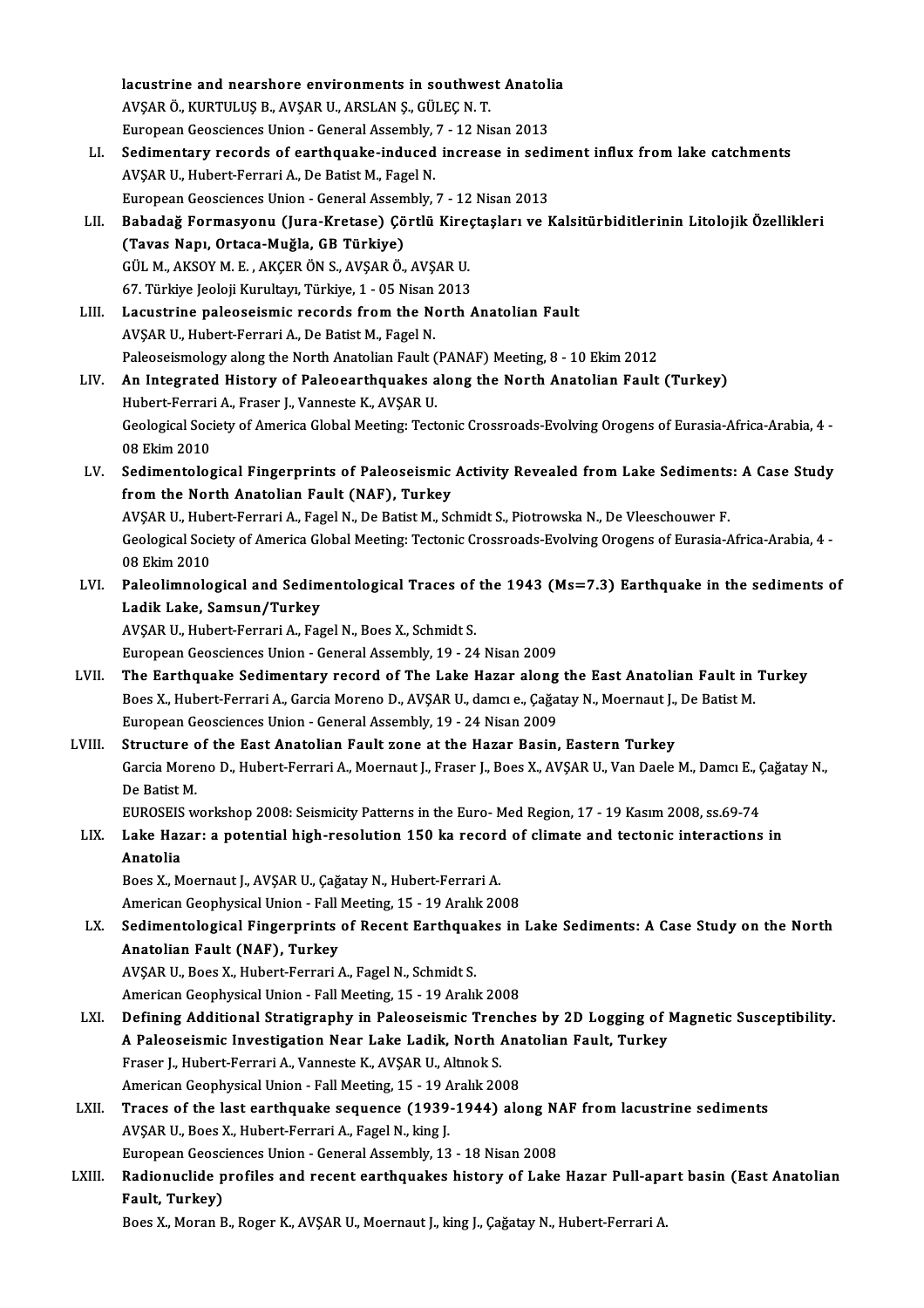European Geosciences Union - General Assembly, 13 - 18 Nisan 2008<br>A 2000 year shnapelegy of North Anatolian Foult nuntures, ut

- LXIV. A 3000 year chronology of North Anatolian Fault ruptures, utilizing magnetic susceptibility trench<br>logging, near Lake Ladik, Turkey European Geosciences Union - Genera<br>A 3000 year chronology of North<br>logging, near Lake Ladik, Turkey<br>Ensen L Bissti L Hubert Fenneri A. V A 3000 year chronology of North Anatolian Fault ruptures, u<br>logging, near Lake Ladik, Turkey<br>Fraser J., Pigati J., Hubert-Ferrari A., Vanneste K., AVŞAR U., Altınok S.<br>Euronean Cesesianees Union, Ceneral Assembly 12, 19 Ni logging, near Lake Ladik, Turkey<br>Fraser J., Pigati J., Hubert-Ferrari A., Vanneste K., AVŞAR U., Altınok S.<br>European Geosciences Union - General Assembly, 13 - 18 Nisan 2008<br>Understanding the irregularity of Seismis sysles
- Fraser J., Pigati J., Hubert-Ferrari A., Vanneste K., AVŞAR U., Altmok S.<br>European Geosciences Union General Assembly, 13 18 Nisan 2008<br>LXV. Understanding the irregularity of Seismic cycles: A Case study in Turkey European Geosciences Union - General Assembly, 13 - 18 Nisan 2008<br>Understanding the irregularity of Seismic cycles: A Case stud<br>Team Project Understanding the irregularity of Seismic cycles: A Case study in Turkey - A Marie Curie Exce<br>Team Project<br>Hubert-Ferrari A., Boes X., Fraser J., AVŞAR U., Vanneste K., Çağatay N., ALTUNEL E., De Batist M., Fagel N.<br>Europe

Hubert-Ferrari A., Boes X., Fraser J., AVŞAR U., Vanneste K., Çağatay N., ALTUNEL E., De Batist M., Fagel N.<br>European Geosciences Union - General Assembly, 15 - 20 Nisan 2007 Hubert-Ferrari A., Boes X., Fraser J., AVŞAR U., Vanneste K., Çağatay N., ALTUNEL E., De Batist M., Fagel N.<br>European Geosciences Union - General Assembly, 15 - 20 Nisan 2007<br>LXVI. Development of paleoseismic trench loggin

### European Geosciences Un<br>Development of paleo:<br>North Anatolian Fault<br>Enasor L. Bisati L. Hubert Development of paleoseismic trench logging and dating techniques:<br>North Anatolian Fault<br>Fraser J., Pigati J., Hubert-Ferrari A., Vanneste K., Boes X., AVŞAR U., Altınok S.<br>European Coossianees Union, Coneral Assembly, 15,, North Anatolian Fault<br>Fraser J., Pigati J., Hubert-Ferrari A., Vanneste K., Boes X., AVŞAR U., Altınok S.<br>European Geosciences Union - General Assembly, 15 - 20 Nisan 2007

Fraser J., Pigati J., Hubert-Ferrari A., Vanneste K., Boes X., AVŞAR U., Altmok S.<br>European Geosciences Union - General Assembly, 15 - 20 Nisan 2007<br>LXVII. Assessment of Lake Sediment Sensitivity to Earthquakes and Climate European Geoscie<br>Assessment of I<br>Anatolian Fault<br>Pees Y AVSAR II Assessment of Lake Sediment Sensitivity to Eart<br>Anatolian Fault<br>Boes X., AVŞAR U., king J., Çağatay N., Hubert-Ferrari A.<br>European Ceaphysical Union, Ceneral Assembly 15, 1 Anatolian Fault<br>Boes X., AVŞAR U., king J., Çağatay N., Hubert-Ferrari A.<br>European Geophysical Union - General Assembly, 15 - 20 Nisan 2007

LXVIII. Potential of Shallow Lake Systems to Trace Environmental Changes Caused by Earthquakes AVŞAR U., Boes X., Hubert-Ferrari A., Fagel N. European Geophysical Union - General Assembly, 15 - 20 Nisan 2007

### Desteklenen Projeler

Avsar U., Jonsson S., Klinger Y., Masson F., Diğer Ülkelerden Üniversiteler Tarafından Desteklenmiş Proje, Advanced Earthquake Hazard Research in Gulf of Aqaba and Strait of Tiran (ADVERT), 2020 - 2023 Avşar U., Jonsson S., Klinger Y., Masson F., Diğer Ülkelerden Üniversiteler Tarafından Desteklenmiş Proje, Advan<br>Earthquake Hazard Research in Gulf of Aqaba and Strait of Tiran (ADVERT), 2020 - 2023<br>Kaymakcı N., Avşar Ö.,

Earthquake Hazard Research in Gulf of Aqaba and Strait of Tiran (ADVERT), 2020 - 2023<br>Kaymakcı N., Avşar Ö., Kurtuluş B., Avşar U., Arslan Ş., Dondurur D., Vardar D., TÜBİTAK Projesi, Ege Denizi Kıta<br>Sahanlığındaki Fay Kon Kaymakcı N., Avşar Ö., Kurtuluş B., Avşar U., Arslan Ş., Dondurur D., Vardar D., TÜBİTAK Projesi, Ege Denizi Kıta<br>Sahanlığındaki Fay Kontrollü Deniz Altı Jeotermal Kaynakların Araştırılması ve Karakterizasyonu, 2019 - 2022 Sahanlığındaki Fay Kontrollü Deniz Altı Jeotermal Kaynakların Araştırılması ve Karakteri:<br>Avşar U., Jonsson S., Klinger Y., Diğer Ülkelerden Üniversiteler Tarafından Desteklenmiş F<br>earthquake hazard research in Gulf of Aqa Avşar U., Jonsson S., Klinger Y., Diğer Ülkelerden Üniversiteler Tarafından Desteklenmiş Proje, Interdisciplinary<br>earthquake hazard research in Gulf of Aqaba and Straight of Tiran (GAST), 2017 - 2020<br>Avşar U., TÜBİTAK Proj

earthquake h<br>Avşar U., TÜB<br>2017 - 2019<br>Alm M., Avas Avşar U., TÜBİTAK Projesi, Köyceğiz Gölü (Muğla) Varvlı Sedimanlarında Sedimanter Deprem Kayıtlarınıı<br>2017 - 2019<br>Akar M., Avşar U., Yükseköğretim Kurumları Destekli Proje, Amik Ovası Bölgesel Projesi [Proje Numarası-<br>YA01

2017 - 2019<br>Akar M., Avşar U., Yükseköğretim Kurumları Destekli Proje, Amik Ovası Bölgesel Projesi [Proje Numarası-<br>YA013103(2018)], 2018 - 2018 Akar M., Avşar U., Yükseköğretim Kurumları Destekli Proje, Amik Ovası Bölgesel Projesi [Proje Numarası-<br>YA013103(2018)], 2018 - 2018<br>Akar M., Avşar U., Yükseköğretim Kurumları Destekli Proje, Toprakhisar Höyük Arkeolojik K

YA013103(2018)], 2018 - 2018<br>Akar M., Avşar U., Yükseköğretim Kurumları Destekli Proje, Toprakhisar Höyük Arkeolojik Kazı ve Araştırma Projesi: M.Ö.<br>4.binyıldan 1. binyıla ova merkezleri ve kırsal yerleşimler arası ekonomi Akar M., Avşa<br>4.binyıldan 1.<br>2017 - 2018<br>Avsar U. UEU 4.binyıldan 1. binyıla ova merkezleri ve kırsal yerleşimler arası ekonomik, kültürel, politik ilişkiler (BAP Proje No:16481),<br>2017 - 2018<br>Avşar U., UFUK 2020 Projesi, Towards a paleotsunami chronology in the southern Aegea

Avşar U., UFUK 2020 Projesi, Towards a paleotsunami chronology in the southern Aegean and Levantine seas, Eastern Avşar U., UFUK 2020 Projesi, Towards a paleotsunami chronology in the southern Aegean and Levantine seas, Eastern<br>Mediterranean, 2016 - 2018<br>Biltekin D., Avşar U., Avşar Ö., Yükseköğretim Kurumları Destekli Proje, Fethiye-

Mediterranean, 2016 - 2018<br>Biltekin D., Avşar U., Avşar Ö., Yükseköğretim Kurumları Destekli Proje, Fethiye-G<br>Kanalı yüzey çökel örneklerinin paleontolojik yönden araştırılması, 2016 - 2017<br>Avsar U. Jansson S. Diğer Ülkele Biltekin D., Avşar U., Avşar Ö., Yükseköğretim Kurumları Destekli Proje, Fethiye-Göcek Körfezi, Köyceğiz Gölü ve I<br>Kanalı yüzey çökel örneklerinin paleontolojik yönden araştırılması, 2016 - 2017<br>Avşar U., Jonsson S., Diğer

Kanalı yüzey çökel örneklerinin paleontolojik yönden araştırılması, 2016 - 2017<br>Avşar U., Jonsson S., Diğer Ülkelerden Üniversiteler Tarafından Desteklenmiş Proje, Investigation of subaqueous<br>paleoseismic records of Fethiy Avşar U., Jonsson S., Diğer Ülkelerden Üniversiteler Tarafından Desteklenmiş Proje, Investigation of subaqueous paleoseismic records of Fethiye-Burdur Fault Zone in Köyceğiz Lake, Fethiye-Göcek Gulf and Ölüdeniz Lagoon (<br>Turkey), 2014 - 2016<br>Avşar U., Jonsson S., Geirsdottir A., Thordarson ., Diğer Ülkelerden Üniversiteler Tarafında

Turkey), 2014 - 2016<br>Avşar U., Jonsson S., Geirsdottir A., Thordarson ., Diğer Ülkelerden Üniversiteler Tarafından Desteklenmiş Proje,<br>Subaqueous paleoseismic records of Húsavík-Flatey Fault in Botnsvatn, Hoskuldsvatn lake Avşar U., Jonsson S., C<br>Subaqueous paleosei<br>Iceland, 2013 - 2016<br>Avsar Ö., Avsar II., K., Subaqueous paleoseismic records of Húsavík-Flatey Fault in Botnsvatn, Hoskuldsvatn lakes and Skjálfandi Bay, North<br>Iceland, 2013 - 2016<br>Avşar Ö., Avşar U., Kurtuluş B., Arslan Ş., TÜBİTAK Projesi, Fethiye Göcek Körfezi ile

Iceland, 2013 - 2016<br>Avşar Ö., Avşar U., Kurtuluş B., Arslan Ş., TÜBİTAK Projesi, Fethiye Göcek Körfezi ile Köyceğiz Alagöl Sülüngür ve Kocagöl<br>Göllerinin Tabanındaki Termal Kaynakların Alansal Dağılımının ve Hidrokimyasal Avşar Ö., Avşar U., Kurtuluş B., Arslan Ş., TÜBİTAK Projesi, Fethiye Göcek Körfezi ile Köyceğiz Alagöl Sülüngür ve Kocagöl<br>Göllerinin Tabanındaki Termal Kaynakların Alansal Dağılımının ve Hidrokimyasal Özelliklerinin Belir Hubert-Ferrari A., Avşar U., Boes X., Fraser J., Moreno D. G. , 6. Çerçeve Programı Projesi, Understanding the irregularity<br>of seismic cycles: A case study in Turkey, 2005 - 2009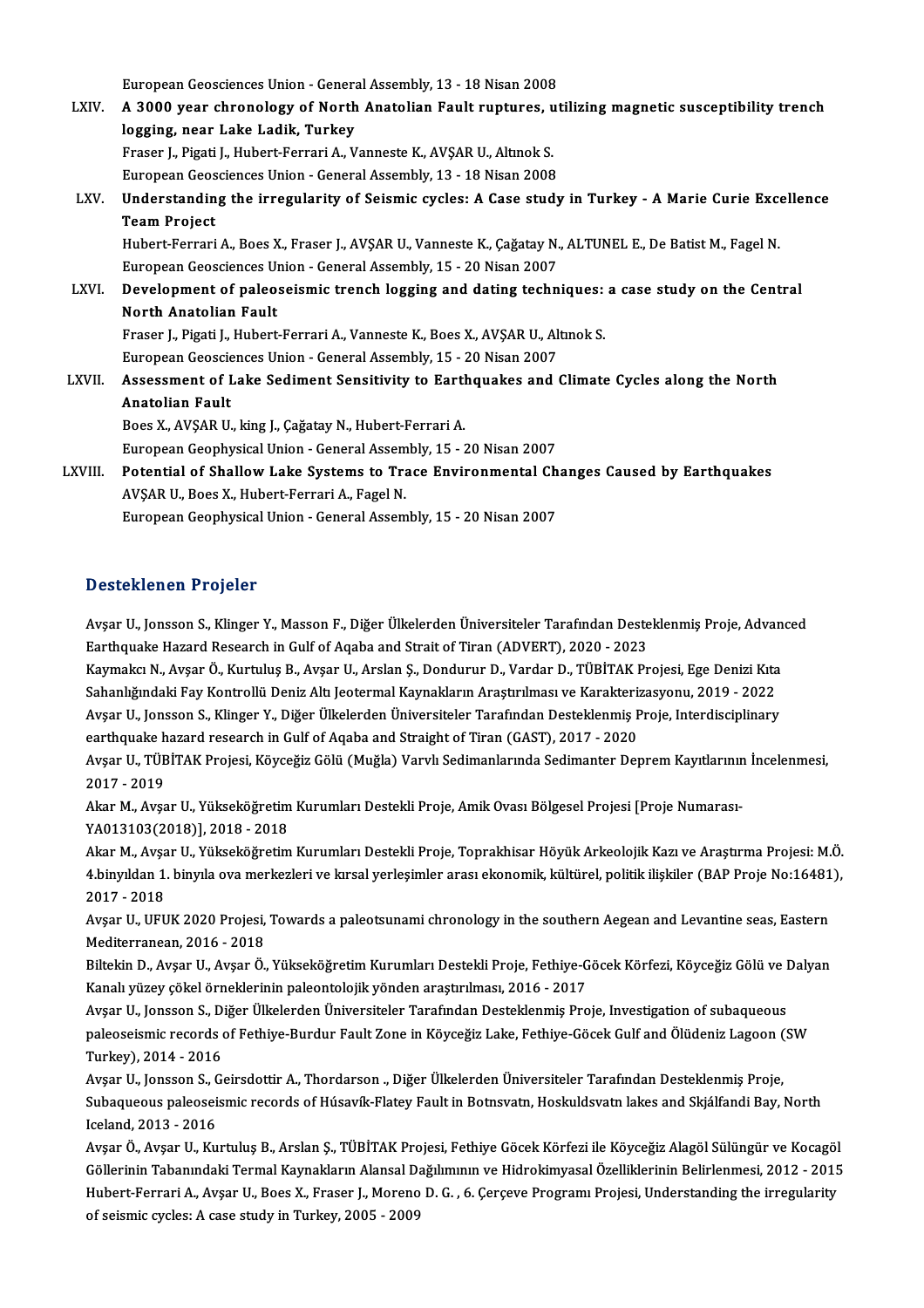### Bilimsel Hakemlikler

Bilimsel Hakemlikler<br>TURKISH JOURNAL OF EARTH SCIENCES, SCI Kapsamındaki Dergi, Ekim 2020<br>TÜRİTAK Prejesi, 3501 - Ulusal Cana Arastırması Kariyer Celistinne Prestamı TÜBİTAK Projesi, 3501 - Ulusal Genç Araştırmacı Kariyer Geliştirme Programı, Orta Doğu Teknik Üniversitesi, Türkiye,<br>Haziran 2019 TURKISH JOUR<br>TÜBİTAK Proje<br>Haziran 2019<br>TÜPİTAK Proj TÜBİTAK Projesi, 3501 - Ulusal Genç Araştırmacı Kariyer Geliştirme Programı, Orta Doğu Teknik Üniversitesi, "<br>Haziran 2019<br>TÜBİTAK Projesi, 1001 - Bilimsel ve Teknolojik Araştırma Projelerini Destekleme Programı, Orta Doğu Haziran 2019<br>TÜBİTAK Projesi, 1001 - Bilimsel ve<br>Üniversitesi, Türkiye, Haziran 2019<br>TÜRİTAK Projesi, 2210 - Yurt Dısı D TÜBİTAK Projesi, 1001 - Bilimsel ve Teknolojik Araştırma Projelerini Destekleme Programı, Orta Doğu Teknik<br>Üniversitesi, Türkiye, Haziran 2019<br>TÜBİTAK Projesi, 2219 - Yurt Dışı Doktora Sonrası Araştırma Burs Programı, Orta Üniversitesi,<br>TÜBİTAK Pr<br>Nisan 2019<br>TÜPİTAK Pr TÜBİTAK Projesi, 2219 - Yurt Dışı Doktora Sonrası Araştırma Burs Programı, Orta Doğu Teknik Üniversitesi, T<br>Nisan 2019<br>TÜBİTAK Projesi, 1001 - Bilimsel ve Teknolojik Araştırma Projelerini Destekleme Programı, Orta Doğu Tek Nisan 2019<br>TÜBİTAK Projesi, 1001 - Bilimsel ve Teknolojik Araştırma Projelerini Destekleme Programı, Orta Doğu Teknik<br>Üniversitesi, Türkiye, Aralık 2018 TÜBİTAK Projesi, 1001 - Bilimsel ve Teknolojik Araştırma Projelerini Destekleme Programı, Orta Doğu Teknik<br>Üniversitesi, Türkiye, Aralık 2018<br>TÜBİTAK Projesi, 1001 - Bilimsel ve Teknolojik Araştırma Projelerini Destekleme Üniversitesi, Türkiye, Aralık 2018<br>TÜBİTAK Projesi, 1001 - Bilimsel v<br>Üniversitesi, Türkiye, Aralık 2018<br>TÜBİTAK Projesi, 1001 - Bilimsel v TÜBİTAK Projesi, 1001 - Bilimsel ve Teknolojik Araştırma Projelerini Destekleme Programı, Orta Doğu Teknik<br>Üniversitesi, Türkiye, Aralık 2018<br>TÜBİTAK Projesi, 1001 - Bilimsel ve Teknolojik Araştırma Projelerini Destekleme Üniversitesi, Türkiye, Aralık 2018<br>TÜBİTAK Projesi, 1001 - Bilimsel v<br>Üniversitesi, Türkiye, Aralık 2018<br>TÜBİTAK Projesi, 3501 - Hlusal Co TÜBİTAK Projesi, 1001 - Bilimsel ve Teknolojik Araştırma Projelerini Destekleme Programı, Orta Doğu Teknik<br>Üniversitesi, Türkiye, Aralık 2018<br>TÜBİTAK Projesi, 3501 - Ulusal Genç Araştırmacı Kariyer Geliştirme Programı, Ort Üniversitesi, Türkiye, Aralık 2018<br>TÜBİTAK Projesi, 3501 - Ulusal Genç Araştırmacı Kariyer Geliştirme Programı, Orta Doğu Teknik Üniversitesi, Türkiye,<br>Kasım 2018 TÜBİTAK Projesi, 3501 - Ulusal Genç Araştırmacı Kariyer Geliştirme Programı, Orta Doğu Teknik Üniversitesi, Türkiye,<br>Kasım 2018<br>TÜBİTAK Projesi, 3501 - Ulusal Genç Araştırmacı Kariyer Geliştirme Programı, Orta Doğu Teknik Kasım 2018<br>TÜBİTAK Pro<br>Kasım 2018<br>TÜPİTAK Pro TÜBİTAK Projesi, 3501 - Ulusal Genç Araştırmacı Kariyer Geliştirme Programı, Orta Doğu Teknik Ür<br>Kasım 2018<br>TÜBİTAK Projesi, 1002 - Hızlı Destek Programı, Orta Doğu Teknik Üniversitesi, Türkiye, Ekim 2018<br>TÜBİTAK Projesi, Kasım 2018<br>TÜBİTAK Projesi, 1002 - Hızlı Destek Programı, Orta Doğu Teknik Üniversitesi, Türkiye, Ekim 2018<br>TÜBİTAK Projesi, 1001 - Bilimsel ve Teknolojik Araştırma Projelerini Destekleme Programı, Orta Doğu Teknik<br>Ünivers TÜBİTAK Projesi, 1002 - Hızlı Destek<br>TÜBİTAK Projesi, 1001 - Bilimsel ve<br>Üniversitesi, Türkiye, Temmuz 2018<br>TÜBİTAK Projesi, 1001 - Bilimsel ve TÜBİTAK Projesi, 1001 - Bilimsel ve Teknolojik Araştırma Projelerini Destekleme Programı, Orta Doğu Teknik<br>Üniversitesi, Türkiye, Temmuz 2018<br>TÜBİTAK Projesi, 1001 - Bilimsel ve Teknolojik Araştırma Projelerini Destekleme Üniversitesi, Türkiye, Temmuz 2018<br>TÜBİTAK Projesi, 1001 - Bilimsel ve<br>Üniversitesi, Türkiye, Temmuz 2018<br>TÜBİTAK Projesi, 1001 - Bilimsel ve TÜBİTAK Projesi, 1001 - Bilimsel ve Teknolojik Araştırma Projelerini Destekleme Programı, Orta Doğu Teknik<br>Üniversitesi, Türkiye, Temmuz 2018<br>TÜBİTAK Projesi, 1001 - Bilimsel ve Teknolojik Araştırma Projelerini Destekleme Üniversitesi, Türkiye, Temmuz 2018<br>TÜBİTAK Projesi, 1001 - Bilimsel ve<br>Üniversitesi, Türkiye, Temmuz 2018<br>TÜBİTAK Projesi, 1001 - Bilimsel ve TÜBİTAK Projesi, 1001 - Bilimsel ve Teknolojik Araştırma Projelerini Destekleme Programı, Orta Doğu Teknik<br>Üniversitesi, Türkiye, Temmuz 2018<br>TÜBİTAK Projesi, 1001 - Bilimsel ve Teknolojik Araştırma Projelerini Destekleme Üniversitesi, Türkiye, Temmuz 2018<br>TÜBİTAK Projesi, 1001 - Bilimsel ve<br>Üniversitesi, Türkiye, Temmuz 2018<br>TÜBİTAK Projesi, 1001 - Bilimsel ve TÜBİTAK Projesi, 1001 - Bilimsel ve Teknolojik Araştırma Projelerini Destekleme Programı, Orta Doğu Teknik<br>Üniversitesi, Türkiye, Temmuz 2018<br>TÜBİTAK Projesi, 1001 - Bilimsel ve Teknolojik Araştırma Projelerini Destekleme Üniversitesi, Türkiye, Temmuz 20<br>TÜBİTAK Projesi, 1001 - Bilimsel<br>Üniversitesi, Türkiye, Mart 2018<br>TÜBİTAK Projesi, 1002 - Hırlı De TÜBİTAK Projesi, 1001 - Bilimsel ve Teknolojik Araştırma Projelerini Destekleme Programı, Orta Doğu<br>Üniversitesi, Türkiye, Mart 2018<br>TÜBİTAK Projesi, 1002 - Hızlı Destek Programı, Orta Doğu Teknik Üniversitesi, Türkiye, Ma Üniversitesi, Türkiye, Mart 2018<br>TÜBİTAK Projesi, 1002 - Hızlı Destek Programı, Orta Doğu Teknik Üniversitesi, Türkiye, Mart 2018<br>TÜBİTAK Projesi, 1001 - Bilimsel ve Teknolojik Araştırma Projelerini Destekleme Programı, Or TÜBİTAK Projesi, 1002 - Hızlı Dest<br>TÜBİTAK Projesi, 1001 - Bilimsel v<br>Üniversitesi, Türkiye, Aralık 2017<br>TÜBİTAK Projesi, 1001 - Bilimsel v TÜBİTAK Projesi, 1001 - Bilimsel ve Teknolojik Araştırma Projelerini Destekleme Programı, Orta Doğu Teknik<br>Üniversitesi, Türkiye, Aralık 2017<br>TÜBİTAK Projesi, 1001 - Bilimsel ve Teknolojik Araştırma Projelerini Destekleme Üniversitesi, Türkiye, Aralık 2017<br>TÜBİTAK Projesi, 1001 - Bilimsel v<br>Üniversitesi, Türkiye, Aralık 2017<br>TÜBİTAK Projesi, 1001 - Bilimsel v TÜBİTAK Projesi, 1001 - Bilimsel ve Teknolojik Araştırma Projelerini Destekleme Programı, Orta Doğu Teknik<br>Üniversitesi, Türkiye, Aralık 2017<br>TÜBİTAK Projesi, 1001 - Bilimsel ve Teknolojik Araştırma Projelerini Destekleme Üniversitesi, Türkiye, Aralık 2017<br>TÜBİTAK Projesi, 1001 - Bilimsel v<br>Üniversitesi, Türkiye, Aralık 2017<br>TÜBİTAK Projesi, 1001 - Bilimsel v TÜBİTAK Projesi, 1001 - Bilimsel ve Teknolojik Araştırma Projelerini Destekleme Programı, Orta Doğu Teknik<br>Üniversitesi, Türkiye, Aralık 2017<br>TÜBİTAK Projesi, 1001 - Bilimsel ve Teknolojik Araştırma Projelerini Destekleme Üniversitesi, Türkiye, Aralık 2017<br>TÜBİTAK Projesi, 1001 - Bilimsel ve Teknolojik Araştırma Projelerini Destekleme Programı, Orta Doğu Teknik<br>Üniversitesi, Türkiye, Aralık 2017 TÜBİTAK Projesi, 1001 - Bilimsel ve Teknolojik Araştırma Projelerini Destekleme Programı, Orta Doğu Teknik<br>Üniversitesi, Türkiye, Aralık 2017<br>TÜBİTAK Projesi, 3001 - Başlangıç Ar-Ge Projeleri Destekleme Programı, Orta Doğu Üniveı<br>TÜBİT<br>2017 Etkinlik Organizasyonlarındaki Görevler

AvşarU.,72.GeologicalCongress ofTurkey,BilimselKongre / SempozyumOrganizasyonu,Ankara,Türkiye,Şubat2019

### Atıflar

ToplamAtıf Sayısı (WOS):199